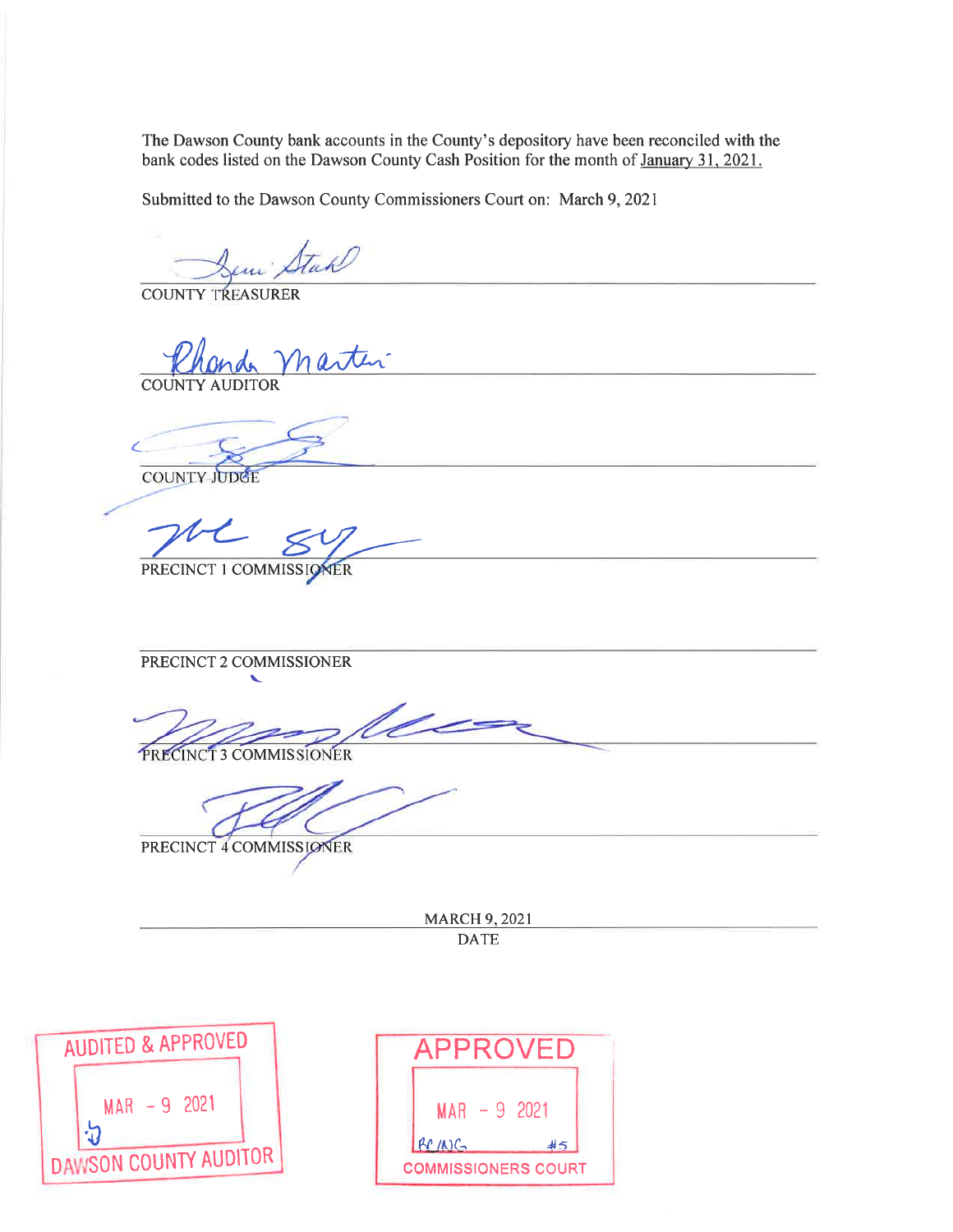| 31-Jan-2021                                     |                   |                |                | ALL OTHER FUNDS                                                                     |                                   |                       |
|-------------------------------------------------|-------------------|----------------|----------------|-------------------------------------------------------------------------------------|-----------------------------------|-----------------------|
| <b>Bank Statement Money Market Balance #838</b> |                   | \$8,498,665.43 |                | <b>BANK 10 CLEARING ACCOUNT</b><br><b>Cash Position Statement Indicated Balance</b> | \$8,833,551.34                    |                       |
| <b>Bank Statement Clearing Balance #809</b>     |                   | \$574,201.55   |                |                                                                                     |                                   |                       |
|                                                 |                   |                | \$9,072,866.98 | JE.                                                                                 |                                   |                       |
|                                                 |                   |                |                |                                                                                     |                                   |                       |
| JE:                                             |                   |                |                |                                                                                     |                                   |                       |
| Add+ Deposits in Transit                        |                   | \$601,873.22   |                |                                                                                     |                                   |                       |
|                                                 |                   |                |                | Starting "Book" Cash Balance                                                        |                                   | \$8,833,551.34        |
| Total                                           |                   |                | \$9,674,740.20 |                                                                                     |                                   |                       |
|                                                 |                   |                |                | Add+ any Deposits (Including DIT)                                                   | \$1,414,885.56                    |                       |
| Subtract - Outstanding Checks                   |                   | \$203,921.07   |                |                                                                                     |                                   |                       |
|                                                 |                   |                |                | <b>Deduct Checks for Month</b>                                                      | \$777,617.77                      |                       |
| Balance                                         |                   |                | \$9,470,819.13 |                                                                                     |                                   |                       |
|                                                 |                   |                |                | <b>End of Month Book Balance</b>                                                    |                                   | \$9,470,819.13        |
|                                                 |                   |                |                | \$0.00                                                                              |                                   |                       |
|                                                 |                   |                |                |                                                                                     |                                   |                       |
| <b>DITs</b>                                     |                   |                |                | outstanding checks                                                                  | letters sent to vendors 2/26/2021 |                       |
| S<br>150.00 \$                                  | 150.00            |                |                | June 2017 checks:                                                                   |                                   |                       |
| \$<br>0.89                                      |                   |                |                | 33580                                                                               | $\overline{\mathsf{S}}$           | 3.21 ROBERR           |
| \$<br>819.00 \$                                 | 819.89            |                |                | <b>August 2017 checks:</b>                                                          |                                   |                       |
| s<br>1,315.00                                   |                   |                |                | 33818                                                                               | Ś                                 | <b>3.21 ROBERR</b>    |
| \$<br>12.85                                     | 1,327.85<br>S.    |                |                | 33842                                                                               | Ŝ<br>10.70 WILL                   |                       |
| \$<br>550.95                                    |                   |                |                | September 2017 checks:                                                              |                                   |                       |
| 2,310.00                                        |                   |                |                | 34068                                                                               | s                                 | 15.50 WODOOR          |
| \$<br>12,707.63                                 | 15,568.58<br>\$   |                |                | October 2017 checks:                                                                |                                   |                       |
| \$<br>532,675.97                                | \$532,675.97      |                |                | 34189                                                                               | <b>S</b>                          | 13.91 JARRA           |
| \$<br>77.81                                     |                   |                |                | 34224                                                                               | <b>S</b>                          | <b>11.77 ROBERR</b>   |
| \$<br>922.45                                    | - \$<br>1,000.26  |                |                | January 2018 checks:                                                                |                                   |                       |
| \$<br>26,451.21                                 |                   |                |                | 34740                                                                               | Ś<br>31.03                        | <b>ROBERR</b>         |
| \$<br>0.30                                      | - 5<br>26,451,51  |                |                | April 2018 checks:                                                                  |                                   |                       |
| \$<br>3,482.90                                  |                   |                |                | 35274                                                                               | \$                                | <b>5.45 HOGGC</b>     |
| s<br>s<br>0.64                                  | \$<br>3,483.54    |                |                | 35302                                                                               | Ś                                 | 2.18 ROBERR           |
| 340.00                                          |                   |                |                | <b>August 2018 checks</b>                                                           | \$                                |                       |
| \$<br>328.00                                    |                   |                |                | 35878<br><b>April 2019 checks</b>                                                   |                                   | <b>38.15 TEAGG</b>    |
| \$<br>454.00<br>245.00                          | 1,367.00<br>\$    |                |                | 37328                                                                               | \$                                | 138.14  LM&PLIB       |
| \$<br>\$<br>30.00                               |                   |                |                | October 2019 checks                                                                 |                                   |                       |
| \$<br>15.00                                     |                   |                |                | 38424                                                                               | \$<br>13.92                       | <b>MMCLAI</b>         |
| Ś<br>15.00                                      |                   |                |                | 38460                                                                               | \$<br>31.32                       | <b>TURNERC</b>        |
| 15.00                                           |                   |                |                | February 2020 checks:                                                               |                                   |                       |
| s s<br>15.00                                    |                   |                |                | 38992                                                                               | \$<br>20.88                       | <b>JARRA</b>          |
| 15.00                                           |                   |                |                | 39009                                                                               | s                                 | <b>222.62 MAILFIN</b> |
| S<br>15.00                                      |                   |                |                | 39014                                                                               | \$<br>2.32                        | <b>MIKESK</b>         |
| \$<br>15.00                                     |                   |                |                | 39016                                                                               | <b>S</b>                          | <b>12.76 MMCLAI</b>   |
| \$<br>15.00                                     |                   |                |                | 39017                                                                               | Ŝ<br>34.00                        | PAYENC                |
| \$<br>15.00                                     |                   |                |                | <b>March 2020 checks:</b>                                                           | s                                 | <b>30.00 TASRO</b>    |
| \$<br>15.00                                     |                   |                |                | 39250<br>June 2020 checks:                                                          |                                   |                       |
| s s<br>15.00<br>15.00                           |                   |                |                | 39594                                                                               | \$                                | <b>67.28 BECKBR</b>   |
| 15.00                                           |                   |                |                | July 2020 checks:                                                                   |                                   |                       |
| \$<br>15.00 \$                                  | 240.00            |                |                | 39743                                                                               | \$                                | 7.00 CAUJ             |
| \$<br>18,784.07                                 |                   |                |                | 39815                                                                               | \$                                | 33.35 BRYSING         |
| \$<br>4.11                                      |                   |                |                | 39844                                                                               | \$                                | 5.75 LINGARM          |
| \$                                              | 0.44 \$ 18,788.62 |                |                | 39847                                                                               | \$<br>15.00 LT&B                  |                       |
|                                                 |                   |                |                | October 2020 checks:                                                                |                                   |                       |
|                                                 |                   |                |                | 40377                                                                               | \$                                | 271.87 CARTERA        |
| \$<br>601,873.22                                |                   |                |                | November 2020 checks;                                                               |                                   |                       |
|                                                 |                   |                |                | 40457<br>40509                                                                      | \$<br>\$<br>330.00 LGB            | 480.78 TXPATCH3       |
|                                                 |                   |                |                | 40542                                                                               | \$                                | 150.00 WTJCA2         |
|                                                 |                   |                |                | December 2020 checks:                                                               |                                   |                       |
|                                                 |                   |                |                | 40570                                                                               | \$<br>104.30 HF&C                 |                       |
|                                                 |                   |                |                | 40592                                                                               | \$                                | 110.00 TAE4-HA        |
|                                                 |                   |                |                | 40622                                                                               | \$                                | 280.00 CAPPEAL        |
|                                                 |                   |                |                | 40725                                                                               | \$                                | 1.25 KEYJ             |
|                                                 |                   |                |                | January 2021 checks:                                                                |                                   |                       |
|                                                 |                   |                |                | 40777                                                                               | \$<br>5,487.41 JOMC               |                       |
|                                                 |                   |                |                | 40809                                                                               | \$<br>2,892.00 TSM                |                       |
|                                                 |                   |                |                | 40822                                                                               | \$<br>1,282.90 AAR                |                       |
|                                                 |                   |                |                | 40823                                                                               | \$                                | 7.49 AQUA             |
|                                                 |                   |                |                | 40824<br>40825                                                                      | \$<br>114.43 ARCS<br>\$           | 313.43 AT&TMOB        |
|                                                 |                   |                |                | 40826                                                                               | S.<br>2,118.16 ATMOS              |                       |
|                                                 |                   |                |                | A0027                                                                               |                                   | 159.90 AUTOCHLO       |

 $\,$  1  $\,$ 

RW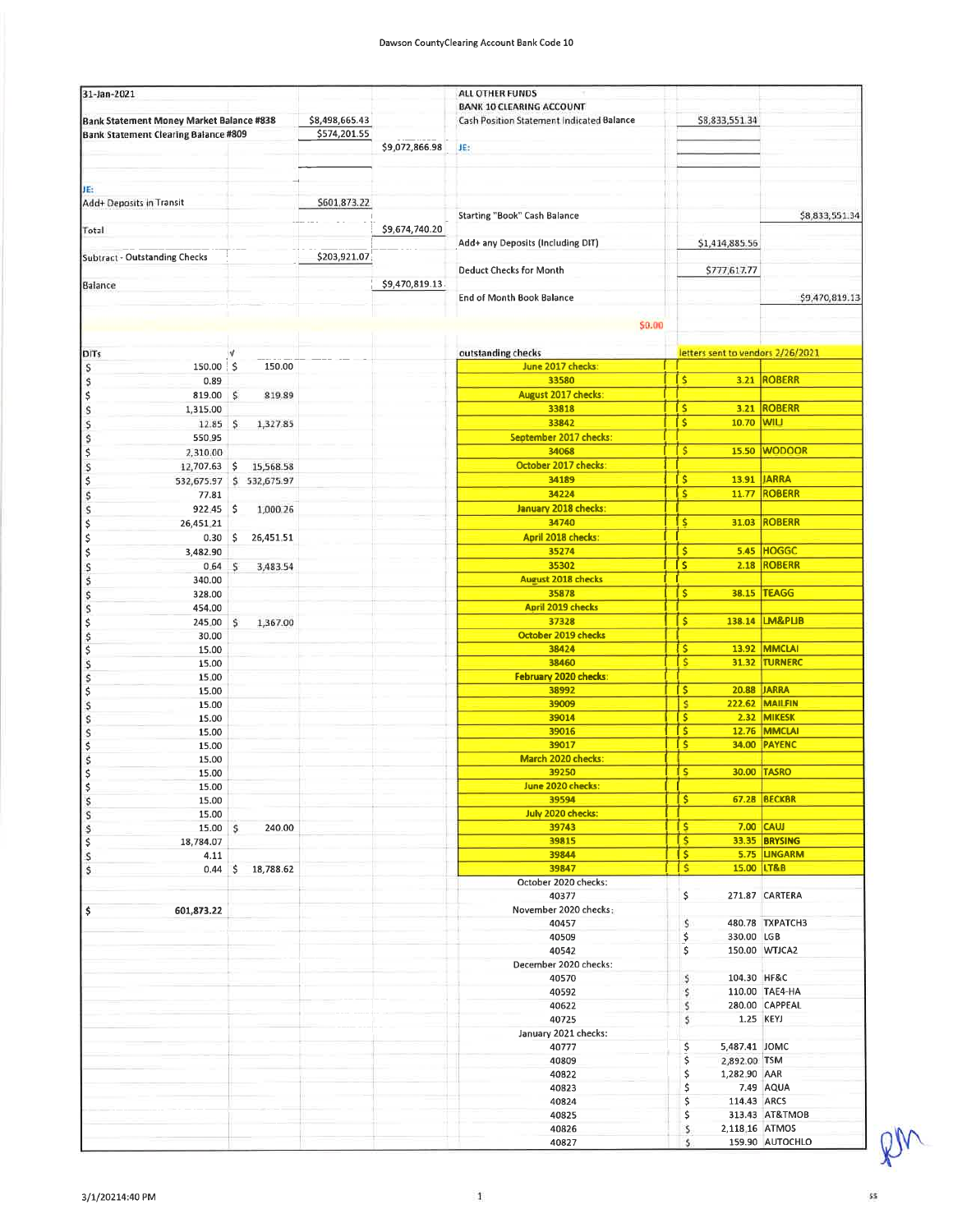## Dawson CountyClearing Account Bank Code 10

| 40828                                                             | s            |                  | 24.73 BARRIE       |
|-------------------------------------------------------------------|--------------|------------------|--------------------|
| 40829                                                             | \$           | 44.80 BATA4      |                    |
|                                                                   |              |                  |                    |
| 40830                                                             | \$           | 128.80 BECKBR    |                    |
| 40831                                                             | \$           |                  | 50.03 BENND        |
| 40832                                                             | \$           |                  | 50.03 CAGLEJ       |
|                                                                   |              |                  |                    |
| 40833                                                             | \$           | 1,104.07 CANONFS |                    |
| 40834                                                             | \$           |                  | 105.00 CAPPEAL     |
|                                                                   |              |                  |                    |
| 40835                                                             | \$           | 42.50 CCE        |                    |
| 40836                                                             | \$           | 19.24 CERD       |                    |
|                                                                   |              |                  |                    |
| 40837                                                             | \$           | 577.90 CITY      |                    |
| 40838                                                             | \$           |                  | 115.65 CITYRADI    |
|                                                                   | \$           |                  |                    |
| 40839                                                             |              |                  | 250.00 CMCBS1      |
| 40840                                                             | \$           | 7,442.78 CNEINC  |                    |
| 40842                                                             | \$           | 263.49 EMPIRE    |                    |
|                                                                   |              |                  |                    |
| 40843                                                             | \$           | 1,450.00 FOUTSL  |                    |
| 40844                                                             | \$           |                  | 21.85 FURLOWK      |
|                                                                   |              |                  |                    |
| 40845                                                             | \$           |                  | 12,060.00 GARCOTRE |
| 40846                                                             | \$           | 104.30 HF&C      |                    |
| 40847                                                             | \$           | 28.75 HINJJ      |                    |
|                                                                   |              |                  |                    |
| 40848                                                             | \$           | 237.49 INGR      |                    |
| 40849                                                             | \$           | 33.35 JARRA      |                    |
|                                                                   |              |                  |                    |
| 40850                                                             | \$           | 196.65 JLG       |                    |
| 40851                                                             | \$           | 200.00 LCJJC     |                    |
|                                                                   |              |                  |                    |
| 40852                                                             | \$           |                  | 1,570.00 LEADSONL  |
| 40854                                                             | \$           |                  | 55.68 MAYPC        |
| 40855                                                             | \$           |                  | 975.00 MCCORMT     |
|                                                                   |              |                  |                    |
| 40856                                                             | \$           |                  | 250.00 MESAEMP1    |
| 40857                                                             | \$           |                  | 390.03 MICROMKT    |
|                                                                   |              |                  |                    |
| 40858                                                             | \$           |                  | 50.03 MIKESK       |
| 40859                                                             | \$           |                  | 900.00 MOOREJAN    |
|                                                                   |              |                  |                    |
| 40860                                                             | \$           | 1,200.00 MORGR   |                    |
| 40861                                                             | \$           | 175.00 NORR      |                    |
| 40862                                                             | \$           |                  | 20.00 OMNIB        |
|                                                                   |              |                  |                    |
| 40863                                                             | \$           |                  | 12,212.76 PARKFUEL |
| 40864                                                             | \$           | 5,503.53 PAYP    |                    |
|                                                                   |              |                  |                    |
| 40865                                                             | \$           | 60.38 PHILS      |                    |
| 40866                                                             | \$           |                  | 162.00 PROCEN      |
|                                                                   |              |                  |                    |
| 40867                                                             | \$           | 258.45 QUILL     |                    |
| 40868                                                             | \$           |                  | 82.23 RAMOSEL      |
|                                                                   | \$           |                  |                    |
| 40869                                                             |              |                  | 215.00 ROSCHETG    |
| 40870                                                             | \$           |                  | 42.55 ROSEC        |
| 40871                                                             | \$           |                  | 46.17 SAENCO       |
|                                                                   |              |                  |                    |
| 40872                                                             | \$           |                  | 79.35 SANCHP       |
| 40873                                                             | \$           |                  | 320.00 SHERIFF     |
|                                                                   |              |                  |                    |
| 40874                                                             | \$           |                  | 540.00 SHOWCASE    |
| 40875                                                             | \$           | 4,950.00 SPFP    |                    |
| 40876                                                             | \$           | 24,918.34 STCOMP |                    |
|                                                                   |              |                  |                    |
| 40877                                                             | \$           |                  | 4,896.45 STCOMP2   |
| 40878                                                             | \$           |                  | 54.00 STCOMP3      |
|                                                                   |              |                  |                    |
| 40879                                                             | \$           |                  | 1,715.00 STCOMPEF  |
| 40880                                                             | Ś            |                  | 168.20 TACRMP1     |
| 40881                                                             | \$           |                  | 125.00 TACSB1      |
|                                                                   |              |                  |                    |
| 40882                                                             | Ś            |                  | 110.00 TAE4-HA     |
| 40883                                                             | \$           |                  | 66.13 TEAGG        |
|                                                                   |              |                  |                    |
| 40884                                                             | \$           |                  | 21.28 TEAGUER      |
| 40885                                                             | \$           |                  | 1,947.10 TKECORP1  |
| 40886                                                             | \$           |                  | 25.30 TURNERC      |
|                                                                   |              |                  |                    |
| 40887                                                             | \$           |                  | 27.45 TXDHBVS      |
| 40888                                                             | \$           |                  | 28.75 VELAL        |
|                                                                   |              |                  |                    |
| 40889                                                             | \$           |                  | 87.82 VERWIRE      |
| 40890                                                             | \$           | 3,074.60 VRC     |                    |
| 40891                                                             | \$           |                  | 1,091.22 WAGNER    |
|                                                                   |              |                  |                    |
| 40893                                                             | \$           |                  | 24.73 WHITEC       |
| 40894                                                             | \$           | 23.58 WILI       |                    |
|                                                                   |              |                  |                    |
| 40895                                                             | \$           |                  | 1,738.75 WINDSTR   |
| 40896                                                             | \$           |                  | 1,362.00 WTCMHM    |
|                                                                   |              | 7,496.00 WTXE    |                    |
| 40897                                                             | \$           |                  |                    |
| 40898                                                             | \$           |                  | 30,226.81 YOAKAUD  |
| 40900                                                             | \$           |                  | 47,583.00 GRAPEVIN |
|                                                                   |              |                  |                    |
| 40901                                                             | \$           | 357.49 CCE       |                    |
| 40902                                                             | \$           | 5,000.00 SRCIT   |                    |
|                                                                   |              |                  |                    |
|                                                                   |              |                  |                    |
| check #25074 \$38.42 cleared 1/14/2014; #23918 \$68.82, #25020    |              |                  |                    |
|                                                                   | $\mathsf{S}$ | 2,269.13         |                    |
| \$3.39, #26023 \$11.30 voided 1/31/2014; #8760 \$360.00 voided by |              |                  |                    |
| J.E. 3412; #25046 \$33.90 voided; #25641 \$6.78 cleared 6/19/2014 |              |                  |                    |
|                                                                   | \$           | 203,921.07       |                    |
|                                                                   |              |                  |                    |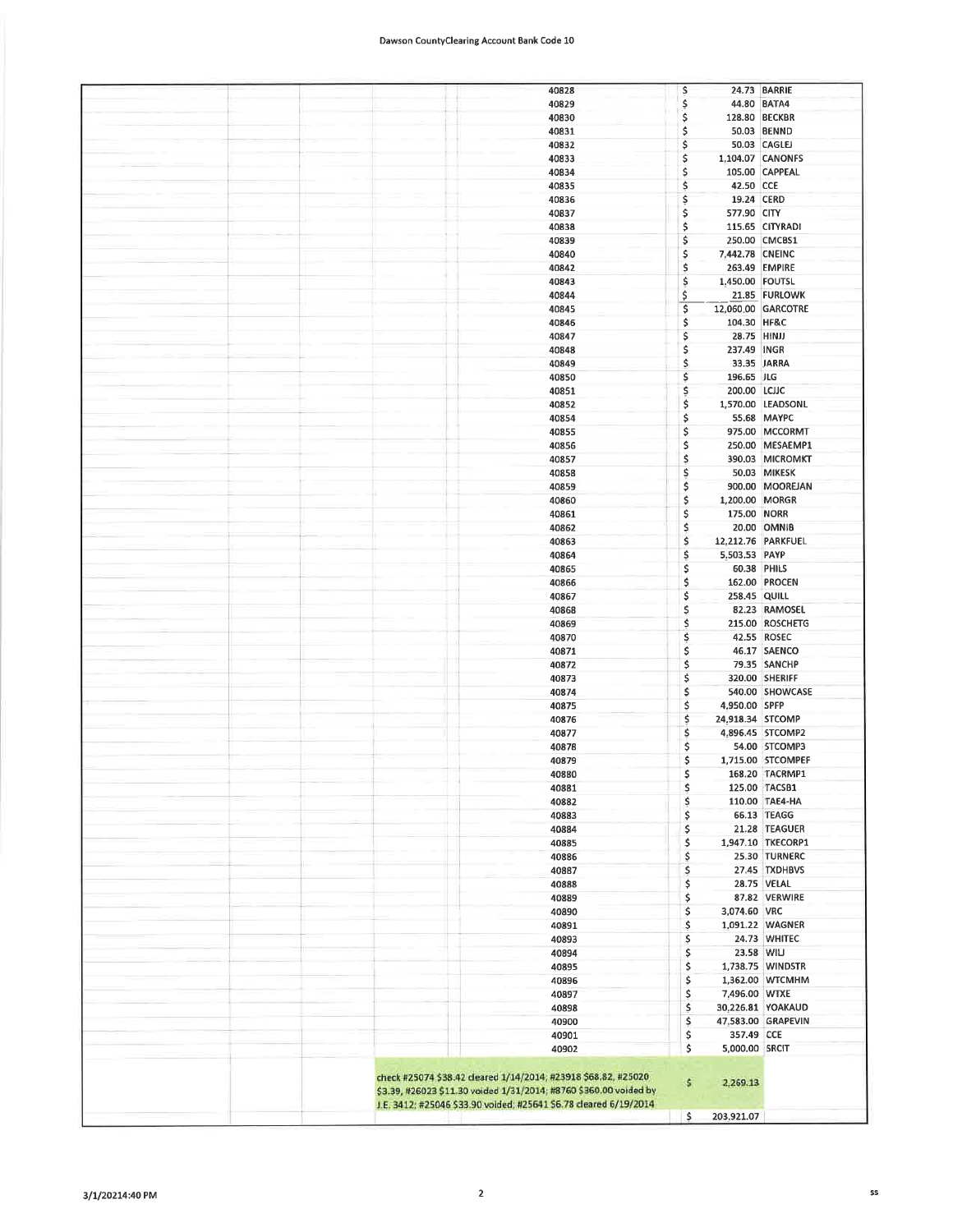# Dawson CountyPayroll Fund 098

|                                          |                         |             |     |                       | natik po                                                  |              |                |              |
|------------------------------------------|-------------------------|-------------|-----|-----------------------|-----------------------------------------------------------|--------------|----------------|--------------|
| Payroll Fund 98 Bank Code 98/12          |                         |             |     |                       |                                                           |              |                |              |
| 31-Jan-2021                              |                         |             |     |                       |                                                           |              |                |              |
|                                          |                         |             |     |                       |                                                           |              |                |              |
| Bank Statement Balance (Ending)          |                         | \$49,147.26 |     |                       | <b>Cash Position Statement Indicated Balance</b>          |              | \$72,722.54    |              |
|                                          |                         |             |     |                       | transferred December 2020 APO payroll into books          |              | \$ (31,484.97) |              |
| Add + DIT                                | $\frac{1}{2}$           | 916.48      |     |                       | JE:                                                       |              |                |              |
| Total                                    |                         |             | \$  | 50,063.74             | <b>Starting "Book" Cash Balance</b>                       |              |                | \$41,237.57  |
| Subtract - Outstanding transfer to money |                         |             |     |                       |                                                           |              |                |              |
| market                                   | \$                      | 定           |     |                       |                                                           |              |                |              |
| Subtract - Outstanding Checks            | \$                      | 9,737.74    |     |                       | Add+ any Deposits (Including DIT)                         |              | \$494,805.09   |              |
| Balance                                  |                         |             | \$  | 40,326.00             |                                                           |              |                | \$536,042.66 |
|                                          |                         |             |     |                       | Plus or minus any (JE s)                                  |              | \$0.00         |              |
|                                          |                         |             |     |                       | <b>Deduct Checks for Month</b>                            |              | \$476,512.06   |              |
|                                          |                         |             | \$. | $(19,204.60)$ **      |                                                           |              |                |              |
|                                          |                         |             |     |                       | End of Month Book Balance **                              |              |                | \$59,530.60  |
| <b>Outstanding Checks</b>                |                         |             |     |                       |                                                           |              |                |              |
| bank 98                                  |                         |             |     |                       | ** Adult Probation net cash payroll is not hitting the    |              |                |              |
| 112117                                   | \$                      | 0.12        |     | 9/30/2020 DIAZI       | daily cash position because adult probation payroll is in |              |                |              |
| 112106                                   | $\overline{\mathsf{s}}$ |             |     | 0.20 10/6/2020 PHILLA | a different subdirectory in EDOCTEC.                      |              |                |              |
| 112205                                   | Ś                       | 1,749.31    |     |                       |                                                           |              |                |              |
| 112207                                   | Ś                       | 2,163.27    |     |                       | End of Cash Payroll fund 098 January 2021                 |              | \$59,530.60    |              |
| 112208                                   | S.                      | 25.00       |     |                       | <b>Less APO Payroll January 2021</b>                      | $\mathsf{s}$ | (19, 204.60)   |              |
| 112210                                   | \$                      | 1,948.35    |     |                       | End of Cash Payroll after APO goes to G/L                 |              | \$40,326.00    |              |
| 112211                                   | Ŝ.                      | 286.34      |     |                       | <b>bank balance</b>                                       | \$           | 40,326.00      |              |
| 112212                                   | \$                      | 1,726.65    |     |                       | difference in bank & cash position                        |              | \$0.00         |              |
| 112213                                   | Ś                       | 1,838.50    |     |                       |                                                           |              |                |              |
| bank 98                                  | s.                      | 9,737.74    |     |                       |                                                           |              |                |              |
| bank 12                                  |                         |             |     |                       |                                                           |              |                |              |
|                                          |                         |             |     |                       |                                                           |              |                |              |
| bank 12                                  | \$                      |             |     |                       |                                                           |              |                |              |

 $\mathscr{L}h$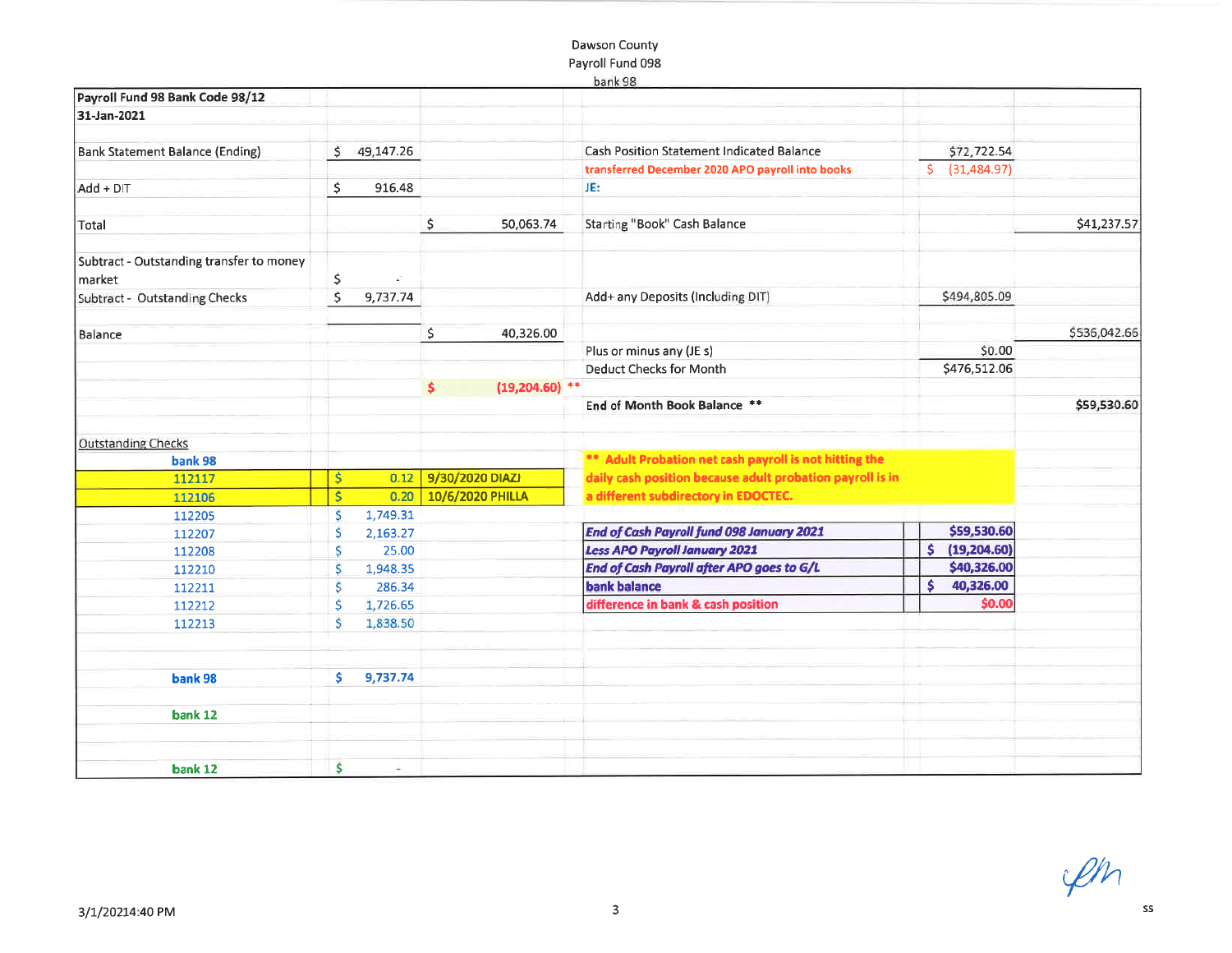| <sub>S</sub> | 12,993,873.50 | Before January 31, 2021 close            |
|--------------|---------------|------------------------------------------|
| $\mathsf{S}$ | (19,204.60)   | Adult Probation January 31, 2021 Payroll |
| <b>S</b>     | 12,974,668.90 | January 31, 2021 End-Cash                |

# After January 31, 2021 close

January 2021 Payroll Adult Probation Subdirectory has transferred into the General Ledger

pm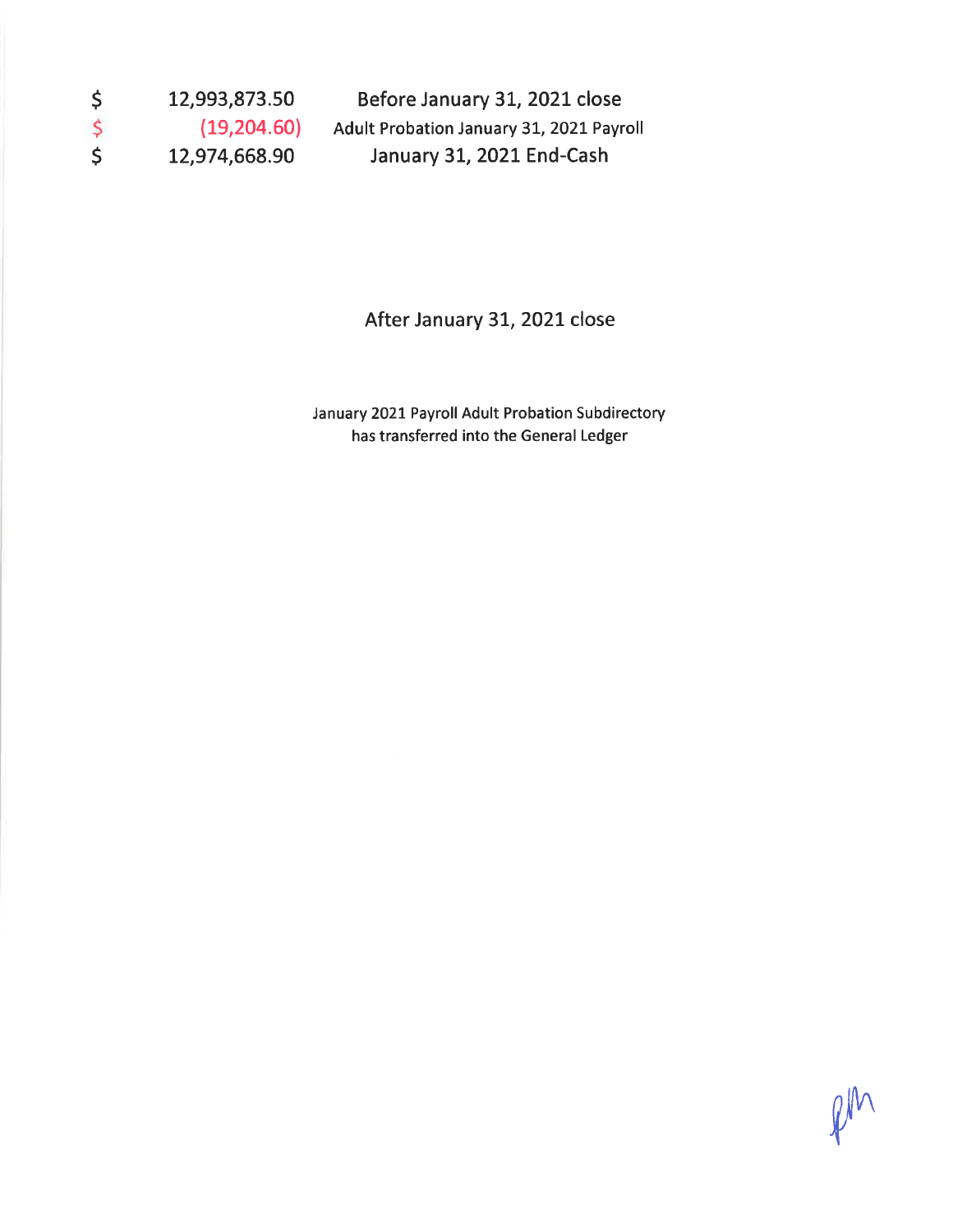| Fund 096 - DA Hot Check Fund  |          |          |                                                  |          |          |
|-------------------------------|----------|----------|--------------------------------------------------|----------|----------|
| <b>BANK 96 - DA HOT CHECK</b> |          |          |                                                  |          |          |
| 31-Jan-2021                   |          |          |                                                  |          |          |
| <b>Bank Statement Balance</b> | \$262.63 |          | <b>Cash Position Statement Indicated Balance</b> | \$262.56 |          |
| Add+ Deposits in Transit      | \$0.00   |          | Plus or minus any (JE s)                         | \$0.00   |          |
| Total                         |          | \$262.63 | <b>Starting "Book" Cash Balance</b>              |          | \$262.56 |
| Subtract - Outstanding Checks | \$0.00   |          | Add+ any Deposits (Including DIT)                | \$0.07   |          |
| Balance                       |          | \$262.63 |                                                  |          | \$262.63 |
|                               |          |          | <b>Deduct Checks for Month</b>                   | \$0.00   |          |
|                               |          | \$0.00   |                                                  |          |          |
|                               |          |          | <b>End of Month Book Balance</b>                 |          | \$262.63 |

Pin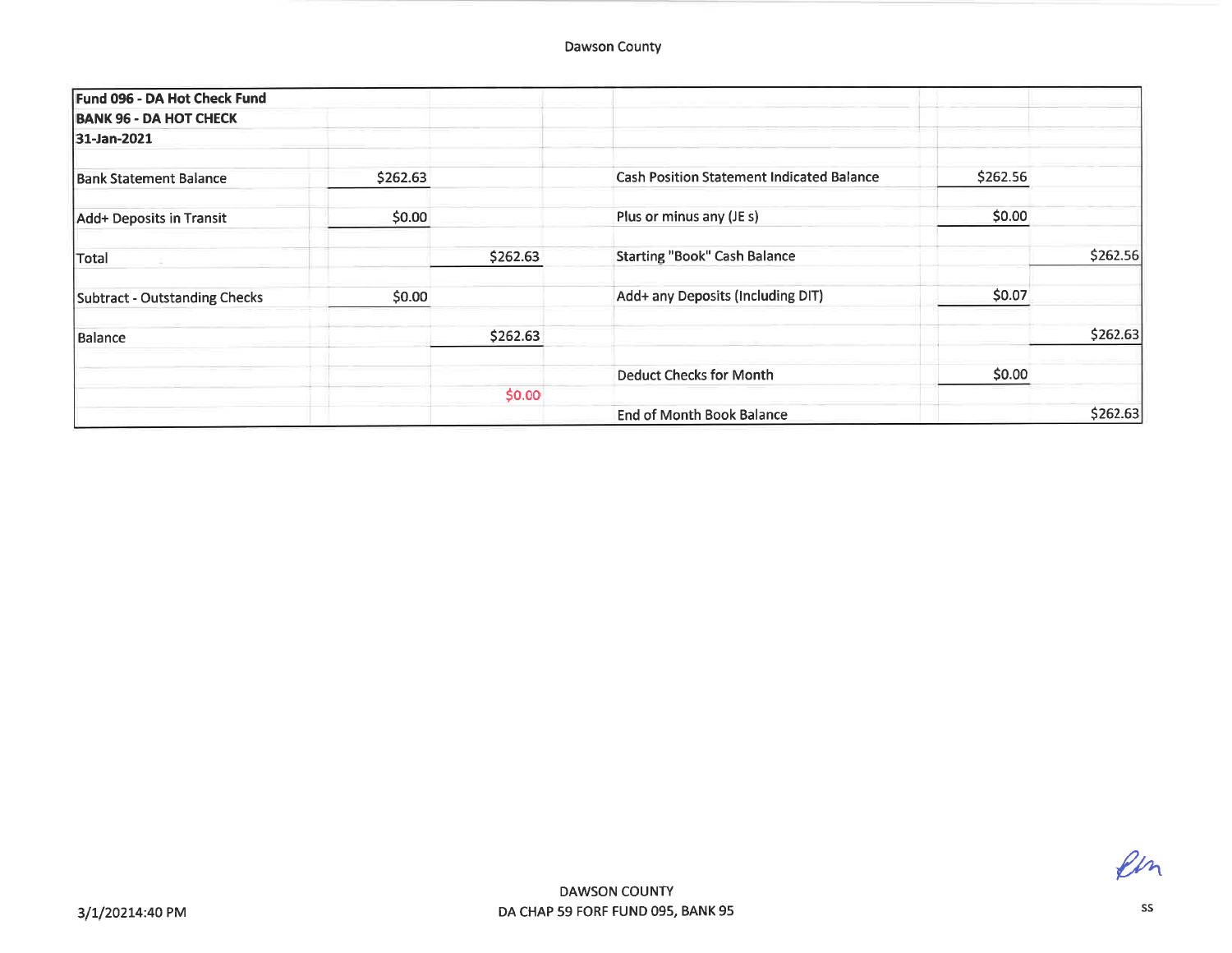| Fund 95 - DA CHAP 59 FORF                                    |             |             |                                                  |             |             |
|--------------------------------------------------------------|-------------|-------------|--------------------------------------------------|-------------|-------------|
| <b>BANK 95 - DA CHAP 59 FORFEITURE</b>                       |             |             |                                                  |             |             |
| 31-Jan-2021                                                  |             |             |                                                  |             |             |
| <b>Bank Statement Balance</b>                                | \$28,588.57 |             | <b>Cash Position Statement Indicated Balance</b> | \$28,588.57 |             |
| Add+ Deposits in Transit                                     | \$0.00      |             | Plus or minus any (JE s)                         | \$0.00      |             |
| Total                                                        |             | \$28,588.57 | <b>Starting "Book" Cash Balance</b>              |             | \$28,588.57 |
| Subtract - Outstanding Checks                                |             |             | Add+ any Deposits (Including DIT)                | \$0.00      |             |
| Balance                                                      |             | \$28,588.57 |                                                  |             | \$28,588.57 |
|                                                              |             |             | <b>Deduct Checks for Month</b>                   | \$0.00      |             |
|                                                              |             |             | <b>End of Month Book Balance</b>                 |             | \$28,588.57 |
|                                                              |             | \$0.00      |                                                  |             |             |
| Fund 95 approved by Commissioners<br>Court October 05, 2010. |             |             |                                                  |             |             |

2W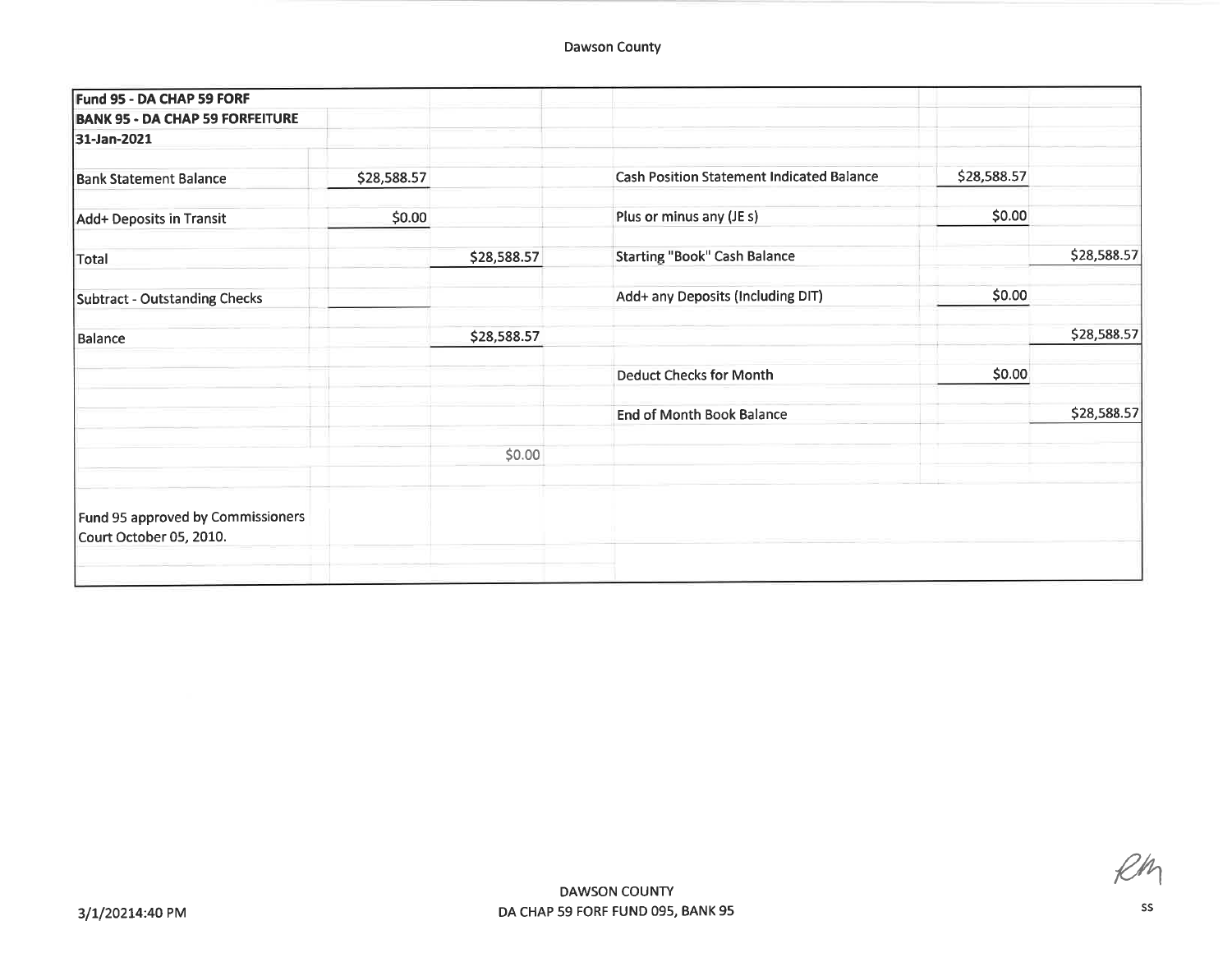### Dawson County

| Bank 94 - Funds 50, 51, 94 TJJD           |                  |                |                                                  |              |              |                                           |              |              |              |
|-------------------------------------------|------------------|----------------|--------------------------------------------------|--------------|--------------|-------------------------------------------|--------------|--------------|--------------|
| 31-Jan-2021                               |                  |                |                                                  |              |              |                                           |              |              |              |
|                                           |                  |                | Combined Funds Book Balance                      |              |              |                                           |              |              |              |
| <b>Bank Statement Balance (Ending)</b>    | 150,581.64<br>S. |                | <b>Cash Position Statement Indicated Balance</b> | \$134,158.57 |              |                                           |              |              |              |
| Add+ Deposits + DIT                       | ۱\$<br>$\sim$    |                | Plus or minus any (JE s)                         | \$0.00       |              |                                           |              |              |              |
| Total                                     |                  | 5 150,581.64   | <b>Starting "Book" Cash Balance</b>              |              | \$134,158.57 |                                           |              |              |              |
| Subtract - Outstanding Checks             | 4,979.31<br>l \$ |                | Add+ any Deposits (Including DIT)                | \$36,672.60  |              |                                           |              |              |              |
| Balance                                   |                  | $5$ 145,602.33 |                                                  |              | \$170,831.17 |                                           |              |              |              |
|                                           |                  |                | <b>Deduct Checks for Month</b>                   | \$25,228.84  |              |                                           |              |              |              |
|                                           |                  |                | End of Month Book Balance                        |              | \$145,602.33 |                                           |              |              |              |
|                                           |                  | s.<br>×.       |                                                  |              |              |                                           |              |              |              |
| Fund 50                                   |                  |                | Fund 51                                          |              |              | Fund 94                                   |              |              |              |
| Cash Position Statement Indicated Balance | \$3,565.29       |                | Cash Position Statement Indicated Balance        | \$2,193.33   |              | Cash Position Statement Indicated Balance | \$128,399.95 |              |              |
| Plus or minus any (JE s)                  |                  |                | Plus or minus any (JE s)                         | \$0.00       |              | Plus or minus any (JE s)                  |              |              |              |
| Starting "Book" Cash Balance              |                  | \$3,565.29     | Starting "Book" Cash Balance                     |              | \$2,193.33   | Starting "Book" Cash Balance              |              | \$128,399.95 | \$134,158.57 |
| Add+ any Deposits (Including DIT)         | \$46.06          |                | Add+ any Deposits (Including DIT)                | \$0.65       |              | Add+ any Deposits (Including DIT)         | \$36,625.89  |              |              |
|                                           |                  | \$3,611.35     |                                                  |              | \$2,193.98   |                                           |              | \$165,025.84 |              |
| Deduct Checks for Month                   | \$0.00           |                | Deduct Checks for Month                          | \$32.98      |              | Deduct Checks for Month                   | \$25,195.86  |              |              |
| End of Month Book Balance                 |                  | \$3,611.35     | End of Month Book Balance                        |              | \$2,161.00   | End of Month Book Balance                 |              | \$139,829.98 |              |
|                                           |                  |                |                                                  |              |              |                                           |              | \$145,602.33 |              |
|                                           |                  |                |                                                  |              |              |                                           | \$0.00       |              |              |

Ru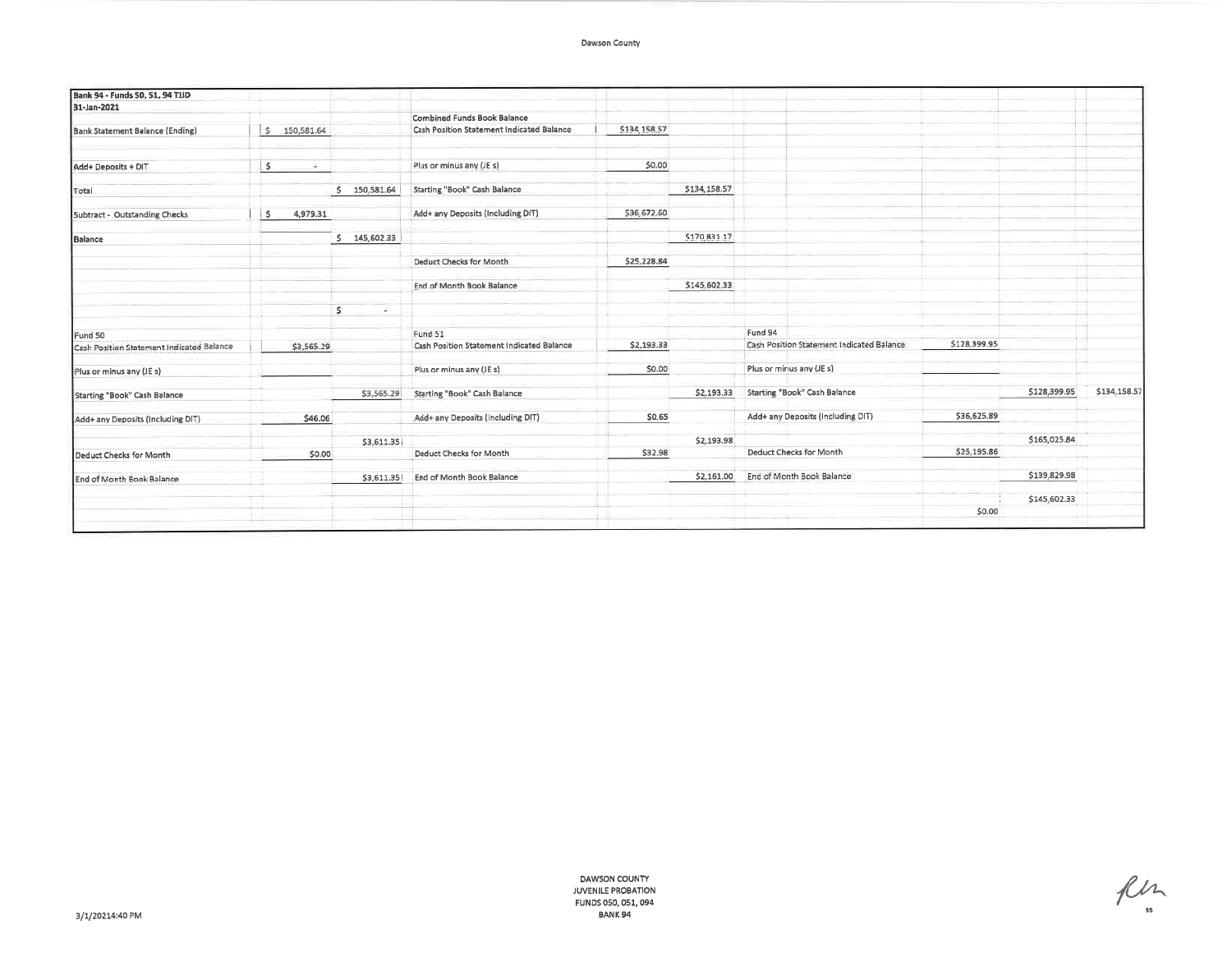| Fund 93 - Adult Probation              |            |                          |                         |                       |                                                  |                         |              |                                |
|----------------------------------------|------------|--------------------------|-------------------------|-----------------------|--------------------------------------------------|-------------------------|--------------|--------------------------------|
| <b>BANK 93</b>                         |            |                          |                         |                       |                                                  |                         |              |                                |
| 31-Jan-2021                            |            |                          |                         |                       |                                                  |                         |              |                                |
|                                        |            |                          |                         |                       |                                                  |                         |              |                                |
| <b>Bank Statement Balance (Ending)</b> |            | \$239,086.36             |                         |                       | <b>Cash Position Statement Indicated Balance</b> |                         | \$276,360.52 |                                |
| Add Check print - FUB will reverse     |            |                          |                         |                       |                                                  |                         |              |                                |
| Add + DIT                              |            | \$45,441.55              |                         |                       | Plus or minus any (JE s)                         |                         | \$0.00       |                                |
|                                        |            |                          |                         |                       |                                                  |                         |              |                                |
| Total                                  |            |                          | $\mathsf{S}$            | 284,527.91            | <b>Starting "Book" Cash Balance</b>              |                         |              | \$276,360.52                   |
|                                        |            |                          |                         |                       |                                                  |                         |              |                                |
| Subtract - Outstanding Checks          |            | 5,777.28<br>$\mathsf{S}$ |                         |                       | Add+ any Deposits (Including DIT)                |                         | \$45,511.97  |                                |
|                                        |            |                          |                         |                       |                                                  |                         |              | \$321,872.49                   |
| Balance                                |            |                          | $\overline{\mathsf{S}}$ | 278,750.63            |                                                  |                         |              |                                |
|                                        |            |                          |                         |                       | <b>Deduct Checks for Month</b>                   |                         | \$43,121.86  |                                |
|                                        |            |                          |                         |                       |                                                  |                         |              |                                |
|                                        |            |                          |                         |                       | End of Month Book Balance                        |                         |              | \$278,750.63                   |
|                                        |            |                          |                         |                       |                                                  |                         |              |                                |
|                                        |            |                          | \$                      |                       |                                                  |                         |              |                                |
|                                        |            |                          |                         | $\tilde{\mathcal{L}}$ |                                                  |                         |              |                                |
| <b>DITs</b>                            | $\sqrt{ }$ |                          |                         |                       | <b>Outstanding checks</b>                        |                         |              |                                |
| \$<br>1,059.00                         |            |                          |                         |                       | 7951                                             | <b>S</b>                |              | 136.84 ALERE 5/5/2020          |
| \$<br>1,508.50                         |            |                          |                         |                       | 7965                                             | $\overline{\mathsf{s}}$ |              | 30.00 JUSTIN LONGORIA 6/2/2020 |
| \$<br>75.00                            |            |                          |                         |                       | 8074                                             | $\overline{\mathsf{S}}$ |              | 330.00 QUADIENT 1/26/2021      |
| \$<br>75.00                            |            |                          |                         |                       | 8075                                             | \$                      |              | 23.59 QUILL 1/26/2021          |
| \$<br>37.00                            |            |                          |                         |                       | 8076                                             | \$                      |              | 4,998.00 SCCSCD 1/26/2021      |
| \$<br>3.31                             |            | \$<br>2,757.81           |                         |                       | 8077                                             | \$                      |              | 258.85 VERWIRE 1/26/2021       |
| \$<br>2.80                             |            |                          |                         |                       |                                                  |                         |              |                                |
| \$<br>210.00                           |            |                          |                         |                       |                                                  |                         |              |                                |
| 208.00<br>\$                           |            |                          |                         |                       |                                                  |                         |              |                                |
| 4,007.00<br>\$                         |            |                          |                         |                       |                                                  |                         |              |                                |
| 4,972.50<br>\$                         |            | \$<br>9,400.30           |                         |                       |                                                  |                         |              |                                |
| \$<br>80.00                            |            |                          |                         |                       |                                                  |                         |              |                                |
| \$<br>165.00                           |            |                          |                         |                       |                                                  |                         |              |                                |
| 600.00<br>\$                           |            |                          |                         |                       |                                                  |                         |              |                                |
| \$<br>10,628.00                        |            |                          |                         |                       |                                                  | \$                      | 5,777.28     |                                |
| \$<br>9,795.00                         |            | \$21,268.00              |                         |                       |                                                  |                         |              |                                |
| \$<br>6,092.00                         |            |                          |                         |                       |                                                  |                         |              |                                |
| \$<br>5,644.00                         |            |                          |                         |                       |                                                  |                         |              |                                |
| \$<br>0.14                             |            |                          |                         |                       |                                                  |                         |              |                                |
| \$<br>249.00                           |            |                          |                         |                       |                                                  |                         |              |                                |
| \$<br>18.00                            |            |                          |                         |                       |                                                  |                         |              |                                |
| \$<br>10.00                            |            | \$<br>12,013.14          |                         |                       |                                                  |                         |              |                                |
| \$<br>2.30                             |            | \$<br>2.30               |                         |                       |                                                  |                         |              |                                |
|                                        |            |                          |                         |                       |                                                  |                         |              |                                |
| \$<br>45,441.55                        |            |                          |                         |                       |                                                  |                         |              |                                |

 $Ph$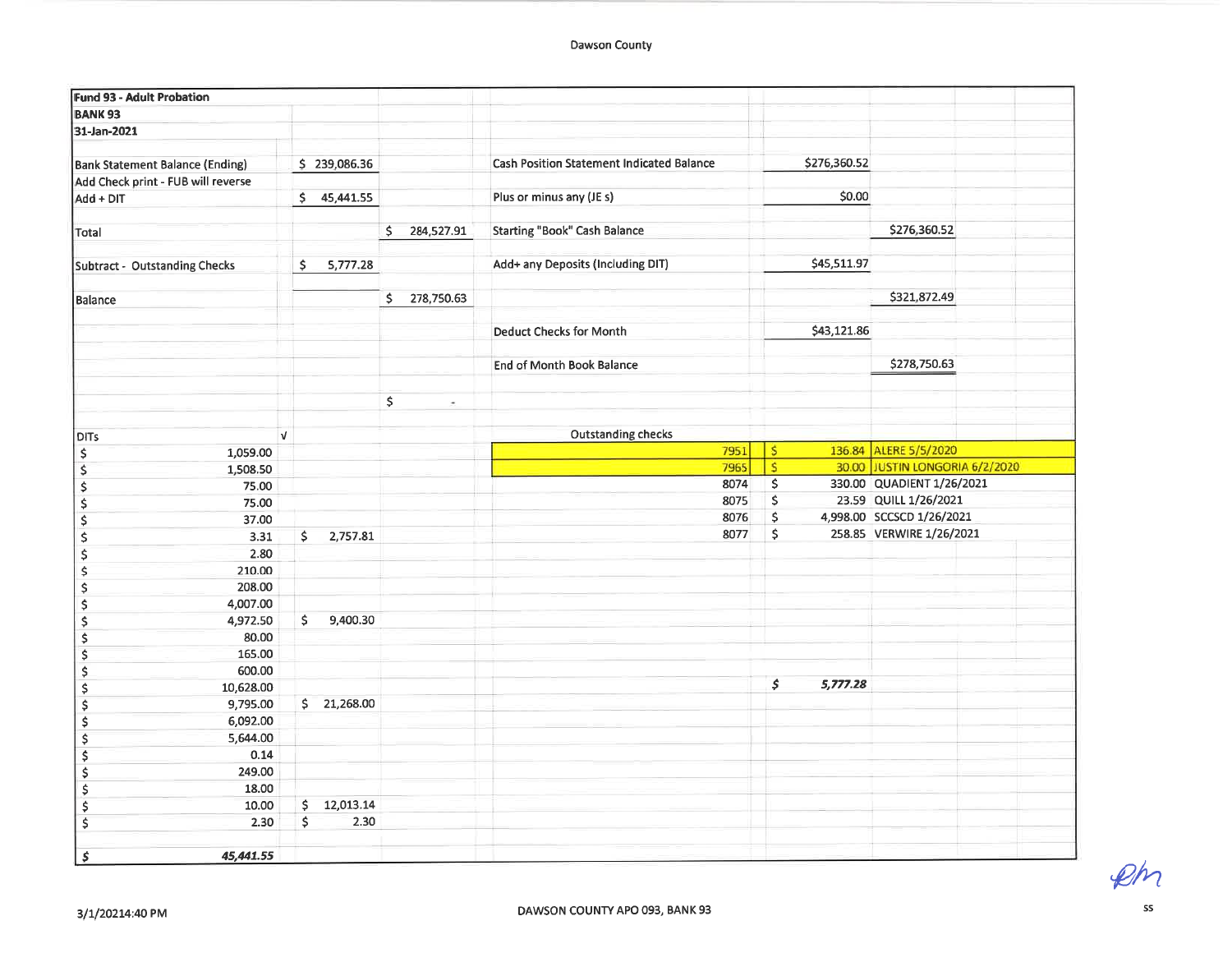| DA FUND 092 & VOCA FUND 052                                                         |                 |                  |   |                                                                                                   |      |              |              |                   |  |
|-------------------------------------------------------------------------------------|-----------------|------------------|---|---------------------------------------------------------------------------------------------------|------|--------------|--------------|-------------------|--|
| <b>BANK 92</b>                                                                      |                 |                  |   |                                                                                                   |      |              |              |                   |  |
| 31-Jan-2021                                                                         |                 |                  |   |                                                                                                   |      |              |              |                   |  |
|                                                                                     |                 |                  |   |                                                                                                   |      |              |              |                   |  |
| Bank Statement Balance (Ending)-DA Savings                                          | \$<br>×         |                  |   |                                                                                                   |      |              |              |                   |  |
| Bank Statement Balance (Ending)                                                     | \$325,939.40    |                  |   | Cash Position Statement Indicated Balance fund 92 BC 92                                           |      |              | \$319,125.63 |                   |  |
|                                                                                     |                 |                  |   | Cash Position Statement Indicated Balance fund 52 BC 92                                           |      |              | \$241.63     |                   |  |
|                                                                                     | \$325,939.40    |                  |   |                                                                                                   |      |              | \$319,367.26 |                   |  |
| Add + DIT                                                                           | \$<br>e.        |                  |   | Plus or minus any (JE s)                                                                          |      |              | \$0.00       |                   |  |
| Total                                                                               |                 | 325,939.40<br>Ś. |   | Starting "Book" Cash Balance                                                                      |      |              |              | \$319,367.26      |  |
| Subtract - Outstanding Checks                                                       | 1,382.77<br>\$. |                  |   | Add+ any Deposits (Including DIT)                                                                 |      |              | \$50,960.20  |                   |  |
| Balance                                                                             |                 | 324,556.63<br>Ś. |   |                                                                                                   |      |              |              |                   |  |
|                                                                                     |                 |                  |   |                                                                                                   |      |              |              | \$370,327.46      |  |
|                                                                                     |                 |                  |   | <b>Deduct Checks for Month</b>                                                                    |      |              | \$45,770.83  |                   |  |
|                                                                                     |                 | \$               | 臺 |                                                                                                   |      |              |              |                   |  |
|                                                                                     |                 |                  |   | End of Month Book Balance                                                                         |      |              |              | \$324,556.63      |  |
| VOCA OOG funding ends 9/30/2019. Fund 052 no longer used. VOCA paid under fund 092. |                 |                  |   |                                                                                                   |      |              |              |                   |  |
| <b>DITS</b>                                                                         |                 |                  |   | <b>Outstanding checks</b>                                                                         |      |              |              |                   |  |
|                                                                                     |                 |                  |   |                                                                                                   | 5467 | s            | 8.09         | 4/7/2020 DABBS    |  |
|                                                                                     |                 |                  |   |                                                                                                   | 5591 | $\ddot{s}$   | 162.00       | 12/29/2020 PROCEN |  |
|                                                                                     |                 |                  |   |                                                                                                   | 5602 | \$           | 479.08       | 1/26/2021 MALLCHA |  |
|                                                                                     |                 |                  |   |                                                                                                   | 5607 | $\mathsf{S}$ | 107.34       | 1/26/2021 S&C     |  |
| $\frac{1}{2}$<br>÷.                                                                 |                 |                  |   |                                                                                                   | 5608 | \$           | 395.46       | 1/26/2021 VERWIRE |  |
|                                                                                     |                 |                  |   |                                                                                                   | 5609 | Ŝ.           | 230.80       | 1/26/2021 VEXUS   |  |
|                                                                                     |                 |                  |   |                                                                                                   |      | 'S           | 1,382.77     |                   |  |
|                                                                                     |                 |                  |   |                                                                                                   |      |              |              |                   |  |
|                                                                                     |                 |                  |   | In February 2021, void check for fund 092, then reenter<br>in fund 092 as A/P payable to DCUNCLPR |      |              |              |                   |  |
|                                                                                     |                 |                  |   |                                                                                                   |      |              |              |                   |  |
|                                                                                     |                 |                  |   | Hit same g/l expense code after voiding the original check                                        |      |              |              |                   |  |
|                                                                                     |                 |                  |   | RM 2/25/2021                                                                                      |      |              |              |                   |  |

 $\ell^{\prime\prime}$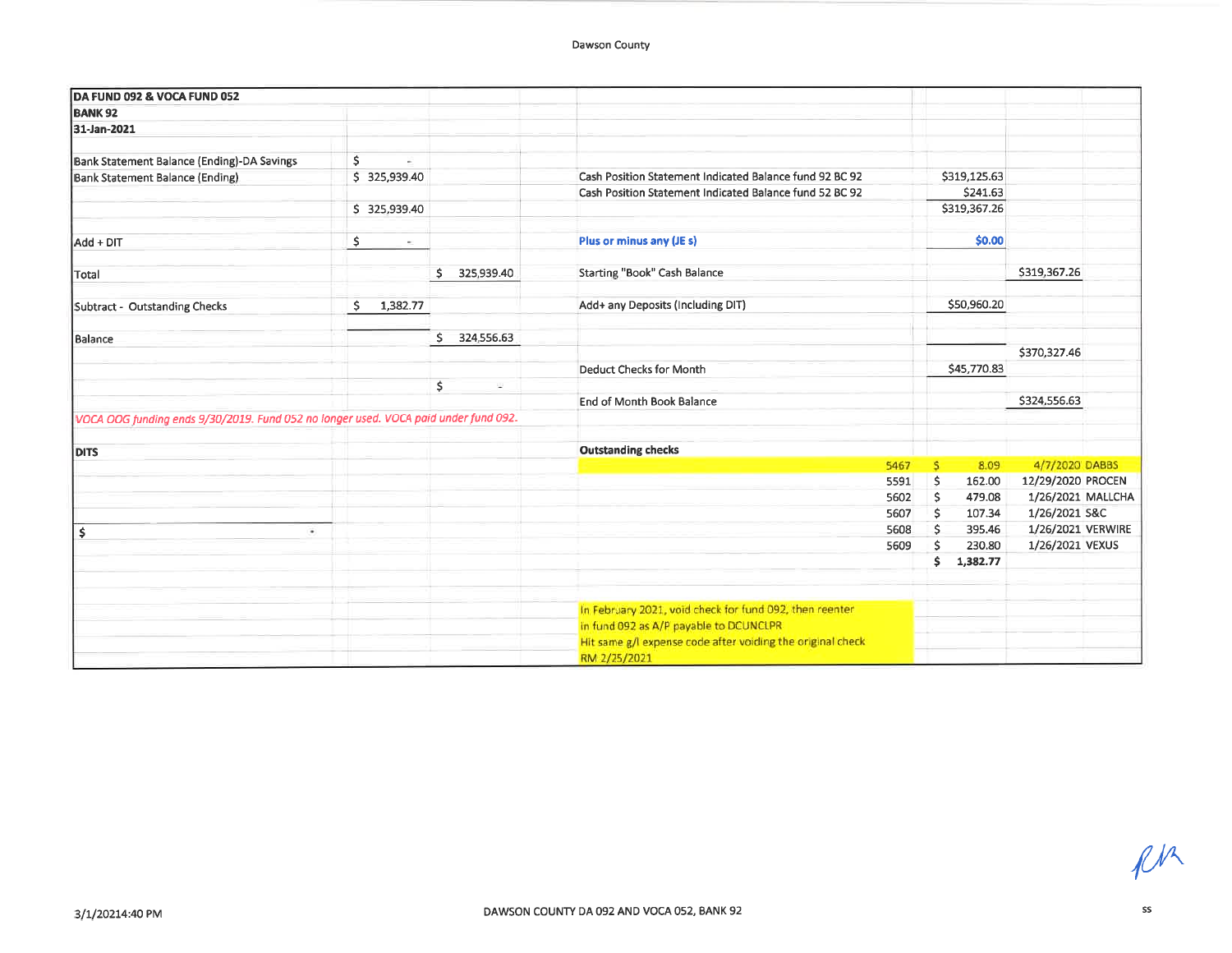| Permanent School Fund 90             |                |                | 31-Jan-2021<br>90                            |                | NEED TO RECONCILE AGAINST DEPUTY TREASURER'S SPREADS |                |
|--------------------------------------|----------------|----------------|----------------------------------------------|----------------|------------------------------------------------------|----------------|
| <b>BANKS 90, 91</b>                  |                |                |                                              |                |                                                      |                |
| <b>Bank Statement Balance</b>        | \$250,569.59   |                | Cash Position Statement Indicated Balance    | \$233,045.64   |                                                      |                |
|                                      |                |                | Plus or minus any (JE s)                     | \$0.00         |                                                      |                |
| Add+ Deposits in Transit             | \$0.00         |                |                                              |                |                                                      |                |
| Total                                |                | \$250,569.59   | Starting "Book" Cash Balance                 |                | \$233,045.64                                         |                |
|                                      |                |                |                                              |                |                                                      |                |
| <b>Subtract - Outstanding Checks</b> | \$0.00         |                | Add+ any Deposits (Including DIT)            | \$17,313.48    |                                                      |                |
| Balance                              |                | \$250,569.59   |                                              |                | \$250,359.12                                         |                |
|                                      |                |                |                                              |                |                                                      |                |
|                                      |                |                | Deduct Checks for Month                      | \$0,00         |                                                      |                |
|                                      |                |                | End of Month Book Balance                    |                | \$250,359.12                                         |                |
|                                      |                |                |                                              |                |                                                      | Combined       |
|                                      |                |                | 91 Cash Position Statement Indicated Balance | \$<br>210.47   |                                                      |                |
|                                      |                |                | Plus or minus any Jes                        |                |                                                      |                |
|                                      |                |                | <b>Starting "Book" Cash Balance</b>          |                | \$210.47                                             |                |
|                                      |                |                | Add+ any Deposits (Including DIT)            | \$0.00         |                                                      |                |
|                                      |                |                |                                              |                | \$210.47                                             |                |
|                                      |                |                |                                              |                |                                                      |                |
|                                      |                |                | Deduct checks for month                      | $ $ \$<br>÷    |                                                      |                |
|                                      |                |                |                                              |                |                                                      |                |
|                                      |                | \$0.00         | End of Month Book Balance                    |                | \$210.47                                             | \$250,569.59   |
|                                      |                |                | 31-Jan-2021                                  |                |                                                      |                |
| Permanent School Fund 90             |                |                | 88                                           |                |                                                      |                |
| <b>BANKs 88, 89</b>                  |                |                | Cash Position Statement Indicated Balance    | \$2,047,381.19 |                                                      |                |
| <b>Bank Statement Balance</b>        | \$2,052,532.88 |                |                                              |                |                                                      |                |
| Add+ Deposits in Transit             | \$0.00         |                | Plus or minus any (JE s)                     | \$0.00         |                                                      |                |
|                                      |                |                |                                              |                | \$2,047,381.19                                       |                |
| Total                                |                | \$2,052,532.88 | Starting "Book" Cash Balance                 |                |                                                      | Combined       |
| Subtract - Outstanding Checks        | \$0.00         |                | Add+ any Deposits (Including DIT)            | \$0.00         |                                                      |                |
|                                      |                |                |                                              |                | \$2,047,381.19                                       |                |
| Balance                              |                | \$2,052,532.88 |                                              |                |                                                      |                |
|                                      |                |                | Deduct Checks for Month                      | \$0,00         |                                                      |                |
|                                      |                |                |                                              |                |                                                      |                |
|                                      |                |                | End of Month Book Balance                    |                | \$2,047,381.19                                       |                |
|                                      |                |                | 89 Cash Position Statement Indicated Balance | \$<br>4,110.61 |                                                      |                |
|                                      |                |                |                                              |                |                                                      |                |
|                                      |                |                | Plus or minus any Jes                        |                |                                                      |                |
|                                      |                |                | Starting "Book" Cash Balance                 |                | \$4,110.61                                           | \$2,052,532.88 |
|                                      |                |                | Add+ any Deposits (Including DIT)            | \$1,041.08     |                                                      |                |
|                                      |                |                |                                              |                | \$5,151.69                                           |                |
|                                      |                |                |                                              |                |                                                      |                |
|                                      |                |                | Deduct checks for month                      | ⊹\$<br>Ł<br>÷  |                                                      |                |
|                                      |                | \$0.00         | End of Month Book Balance                    |                | \$5,151.69                                           |                |
|                                      |                |                |                                              |                |                                                      |                |

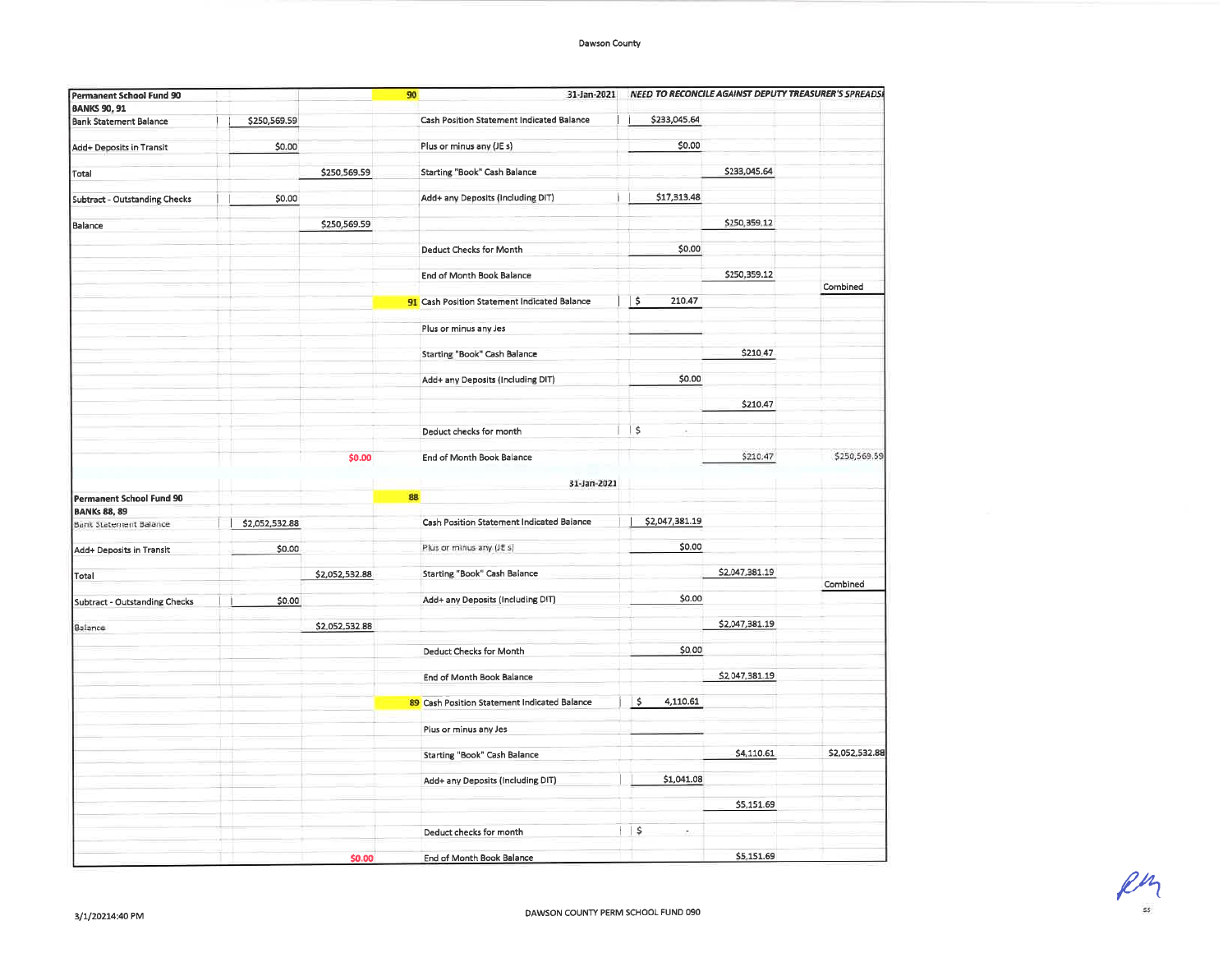| <b>COVID CARE FUND 080</b>           |             |             |                                                  |             |             |
|--------------------------------------|-------------|-------------|--------------------------------------------------|-------------|-------------|
| <b>BANK 80</b>                       |             |             |                                                  |             |             |
| 31-Jan-2021                          |             |             |                                                  |             |             |
| <b>Bank Statement Balance</b>        | \$39,917.41 |             | <b>Cash Position Statement Indicated Balance</b> | \$39,906.54 |             |
| Add+ Deposits in Transit             | \$0.00      |             | Plus or minus any (JE s)                         | \$0.00      |             |
| <b>Total</b>                         |             | \$39,917.41 | <b>Starting "Book" Cash Balance</b>              |             | \$39,906.54 |
| <b>Subtract - Outstanding Checks</b> | \$0.00      |             | Add+ any Deposits (Including DIT)                | \$10.87     |             |
| <b>Balance</b>                       |             | \$39,917.41 |                                                  |             | \$39,917.41 |
|                                      |             |             | <b>Deduct Checks for Month</b>                   | \$0.00      |             |
|                                      |             |             | <b>End of Month Book Balance</b>                 |             | \$39,917.41 |
|                                      |             | \$0.00      |                                                  |             |             |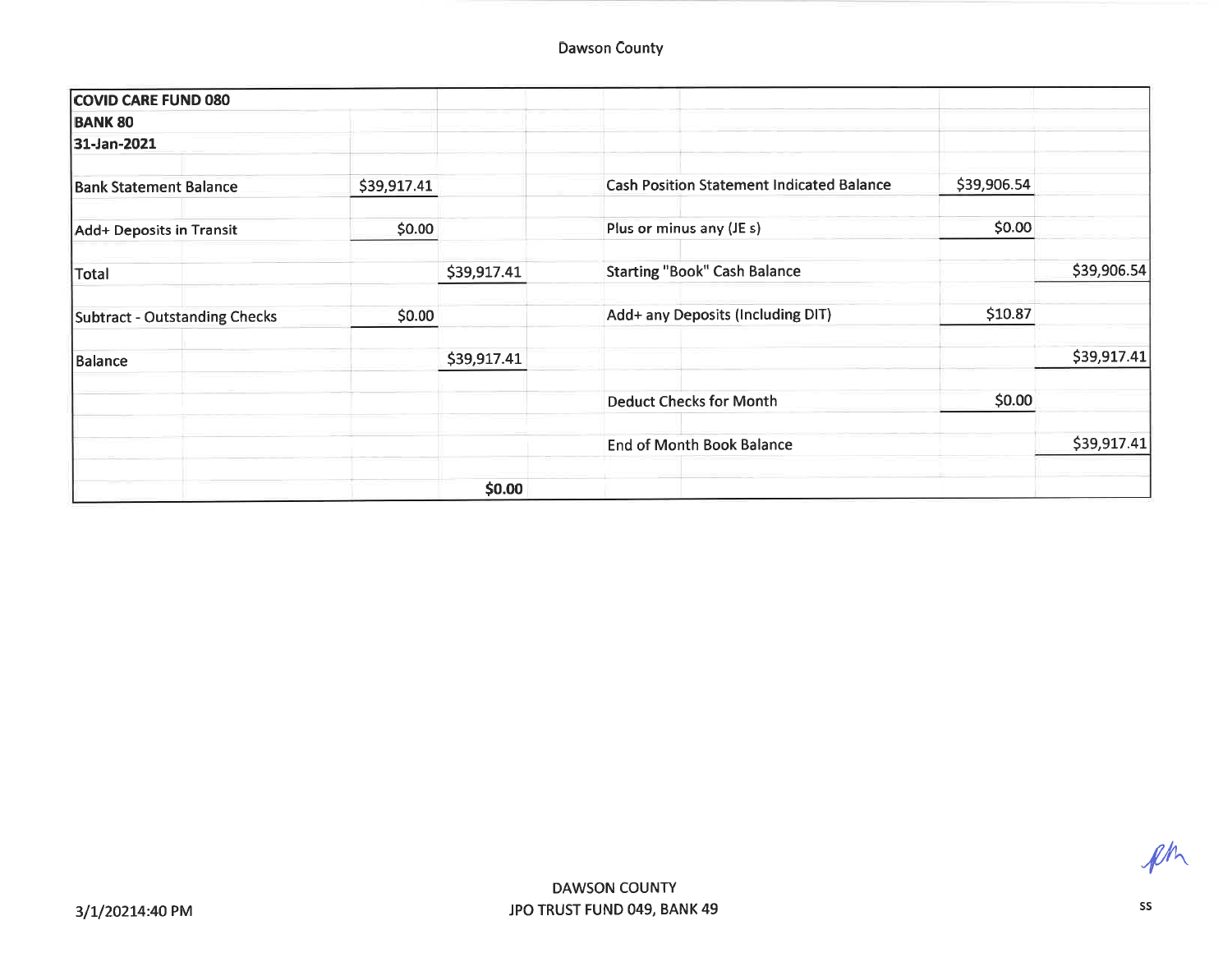| JPO Trust Fund 49                    |        |        |                                                  |        |        |
|--------------------------------------|--------|--------|--------------------------------------------------|--------|--------|
| <b>BANK 49</b>                       |        |        |                                                  |        |        |
| 31-Jan-2021                          |        |        |                                                  |        |        |
| <b>Bank Statement Balance</b>        | \$0.00 |        | <b>Cash Position Statement Indicated Balance</b> | \$0.00 |        |
| Add+ Deposits in Transit             | \$0.00 |        | Plus or minus any (JE s)                         | \$0.00 |        |
| Total                                |        | \$0.00 | <b>Starting "Book" Cash Balance</b>              |        | \$0.00 |
| <b>Subtract - Outstanding Checks</b> | \$0.00 |        | Add+ any Deposits (Including DIT)                | \$0.00 |        |
| <b>Balance</b>                       |        | \$0.00 |                                                  |        | \$0.00 |
|                                      |        |        | <b>Deduct Checks for Month</b>                   | \$0.00 |        |
|                                      |        |        | <b>End of Month Book Balance</b>                 |        | \$0.00 |
|                                      |        | \$0.00 |                                                  |        |        |

 $\ell^{\text{Mn}}$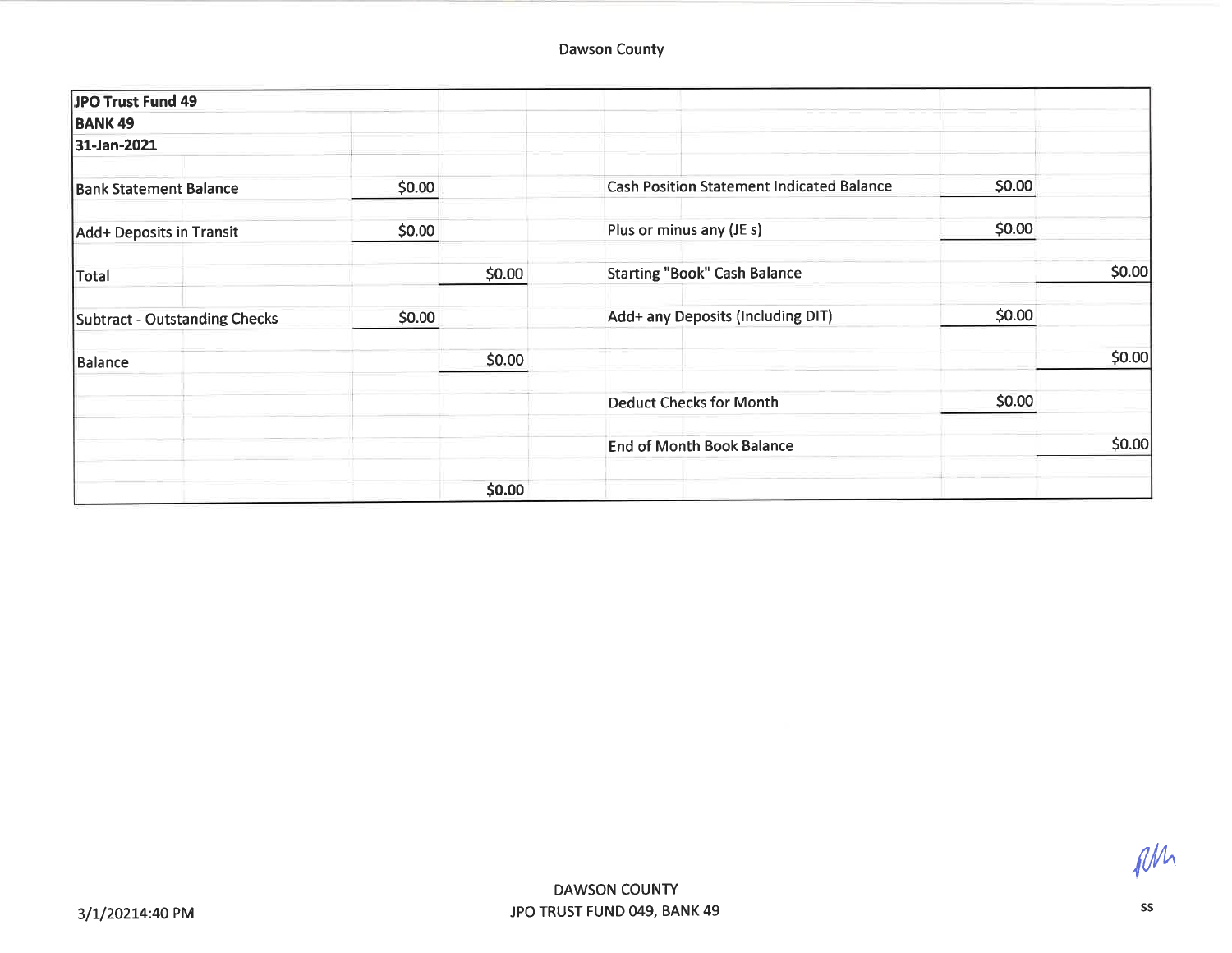| County Attorney Forfeit Fund 41                                                           |            |            |                                                  |            |            |
|-------------------------------------------------------------------------------------------|------------|------------|--------------------------------------------------|------------|------------|
| <b>BANK 41 CO. ATT. FORFEITURE</b>                                                        | xx0460     |            |                                                  |            |            |
| 31-Jan-2021                                                                               |            |            |                                                  |            |            |
| <b>Bank Statement Balance</b>                                                             | \$8,442.14 |            | <b>Cash Position Statement Indicated Balance</b> | \$8,442.14 |            |
| Add+ Deposits in Transit                                                                  | \$0.00     |            | Plus or minus any (JE s)                         | \$0.00     |            |
| Total                                                                                     |            | \$8,442.14 | Starting "Book" Cash Balance                     |            | \$8,442.14 |
| Subtract - Outstanding Checks                                                             | \$0.00     |            | Add+ any Deposits (Including DIT)                | \$0.00     |            |
| Balance                                                                                   |            | \$8,442.14 |                                                  |            | \$8,442.14 |
|                                                                                           |            |            | <b>Deduct Checks for Month</b>                   | \$0.00     |            |
|                                                                                           |            |            | <b>End of Month Book Balance</b>                 |            | \$8,442.14 |
|                                                                                           |            | \$0.00     |                                                  |            |            |
| since this account has no activity, the bank will start submitting a quarterly statement. |            |            |                                                  |            |            |
|                                                                                           |            |            |                                                  |            |            |

 $R$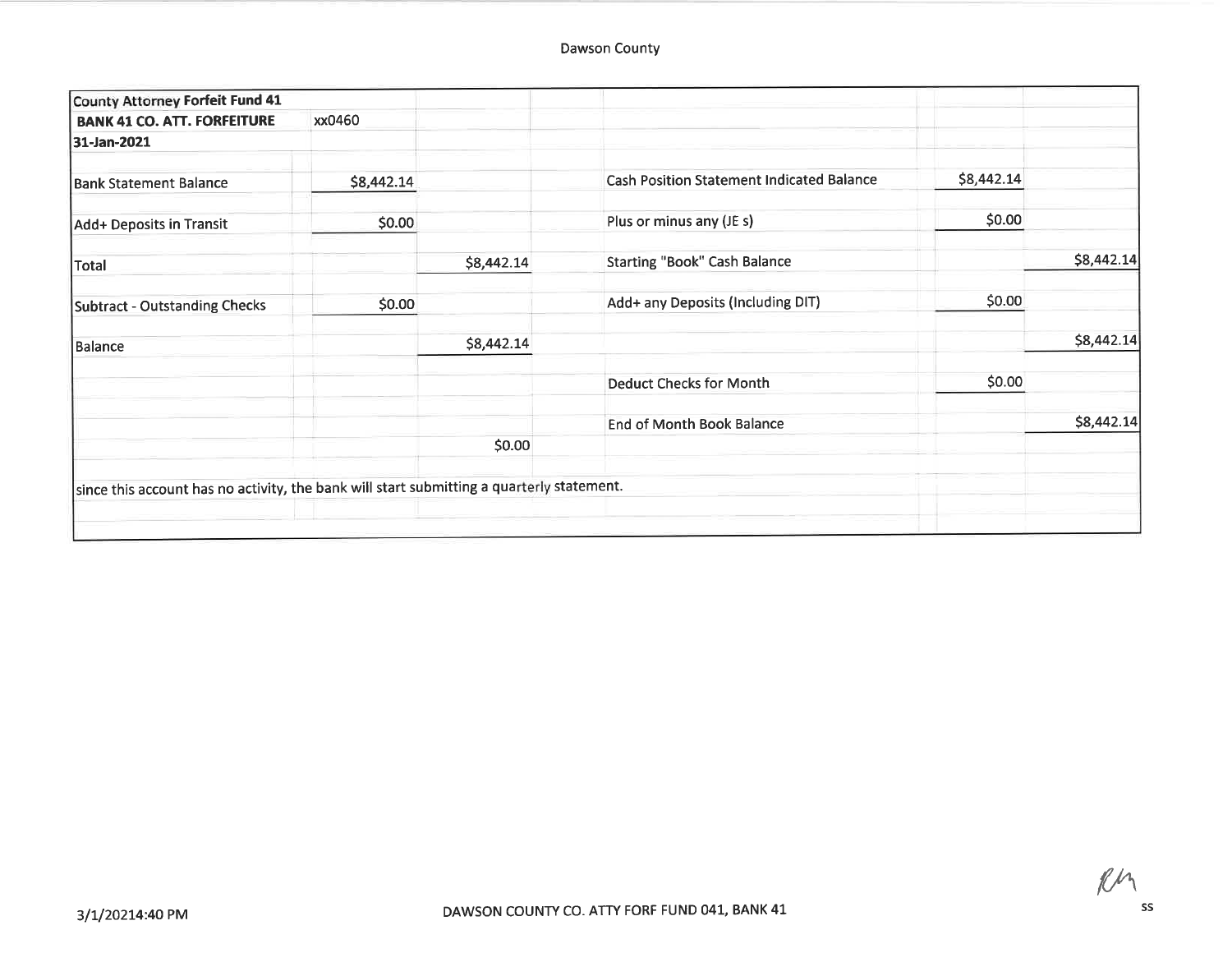| County Hot Check Fund 40           |          |          |                                                  |          |          |
|------------------------------------|----------|----------|--------------------------------------------------|----------|----------|
| <b>BANK 40 CO. ATTORNEY HOT CK</b> |          |          |                                                  |          |          |
| 31-Jan-2021                        |          |          |                                                  |          |          |
| <b>Bank Statement Balance</b>      | \$653.16 |          | <b>Cash Position Statement Indicated Balance</b> | \$652.98 |          |
| Add+ Deposits in Transit           | \$0.00   |          | Plus or minus any (JE s)                         | \$0.00   |          |
| Total                              |          | \$653.16 | <b>Starting "Book" Cash Balance</b>              |          | \$652.98 |
| Subtract - Outstanding Checks      | \$0.00   |          | Add+ any Deposits (Including DIT)                | \$0.18   |          |
| <b>Balance</b>                     |          | \$653.16 |                                                  |          | \$653.16 |
|                                    |          |          | <b>Deduct Checks for Month</b>                   | \$0.00   |          |
|                                    |          |          | <b>End of Month Book Balance</b>                 |          | \$653.16 |
|                                    |          | \$0.00   |                                                  |          |          |

fler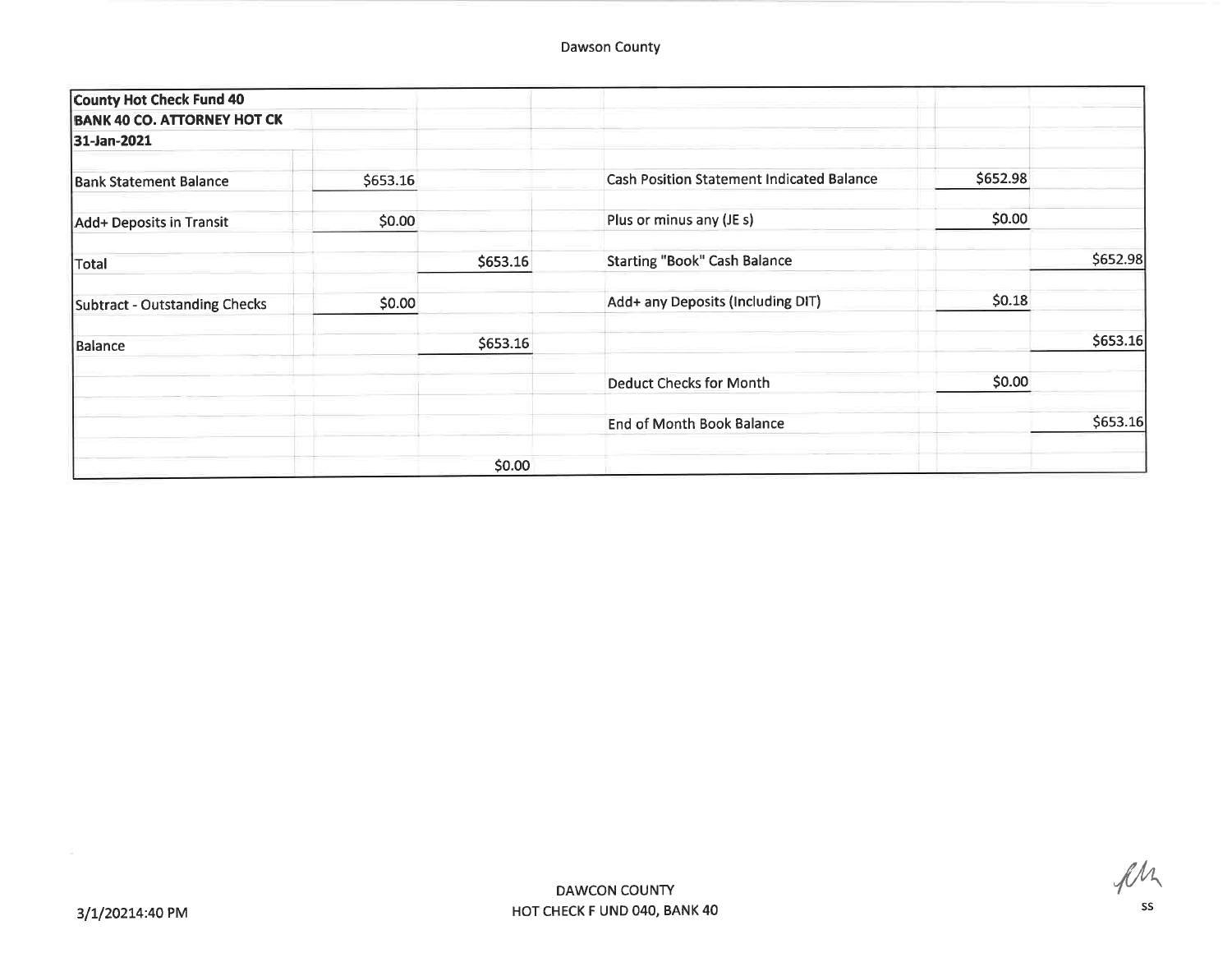| Shf Forf. Fund 30                      |            |            |                                                  |            |            |
|----------------------------------------|------------|------------|--------------------------------------------------|------------|------------|
| <b>BANK 30 SHERIFF FORFEITURE FUND</b> | xx0445     |            |                                                  |            |            |
| 31-Jan-2021                            |            |            |                                                  |            |            |
| <b>Bank Statement Balance</b>          | \$3,667.21 |            | <b>Cash Position Statement Indicated Balance</b> | \$21.51    |            |
| Add+ Deposits in Transit               | \$0.00     |            | Plus or minus any (JE s)                         | \$0.00     |            |
| Total                                  |            | \$3,667.21 | <b>Starting "Book" Cash Balance</b>              |            | \$21.51    |
| Subtract - Outstanding Checks          | \$0.00     |            | Add+ any Deposits (Including DIT)                | \$3,645.70 |            |
| Balance                                |            | \$3,667.21 |                                                  |            | \$3,667.21 |
|                                        |            |            | Deduct Checks for Month                          | \$0.00     |            |
|                                        |            |            | End of Month Book Balance                        |            | \$3,667.21 |
|                                        |            | \$0.00     |                                                  |            |            |

ph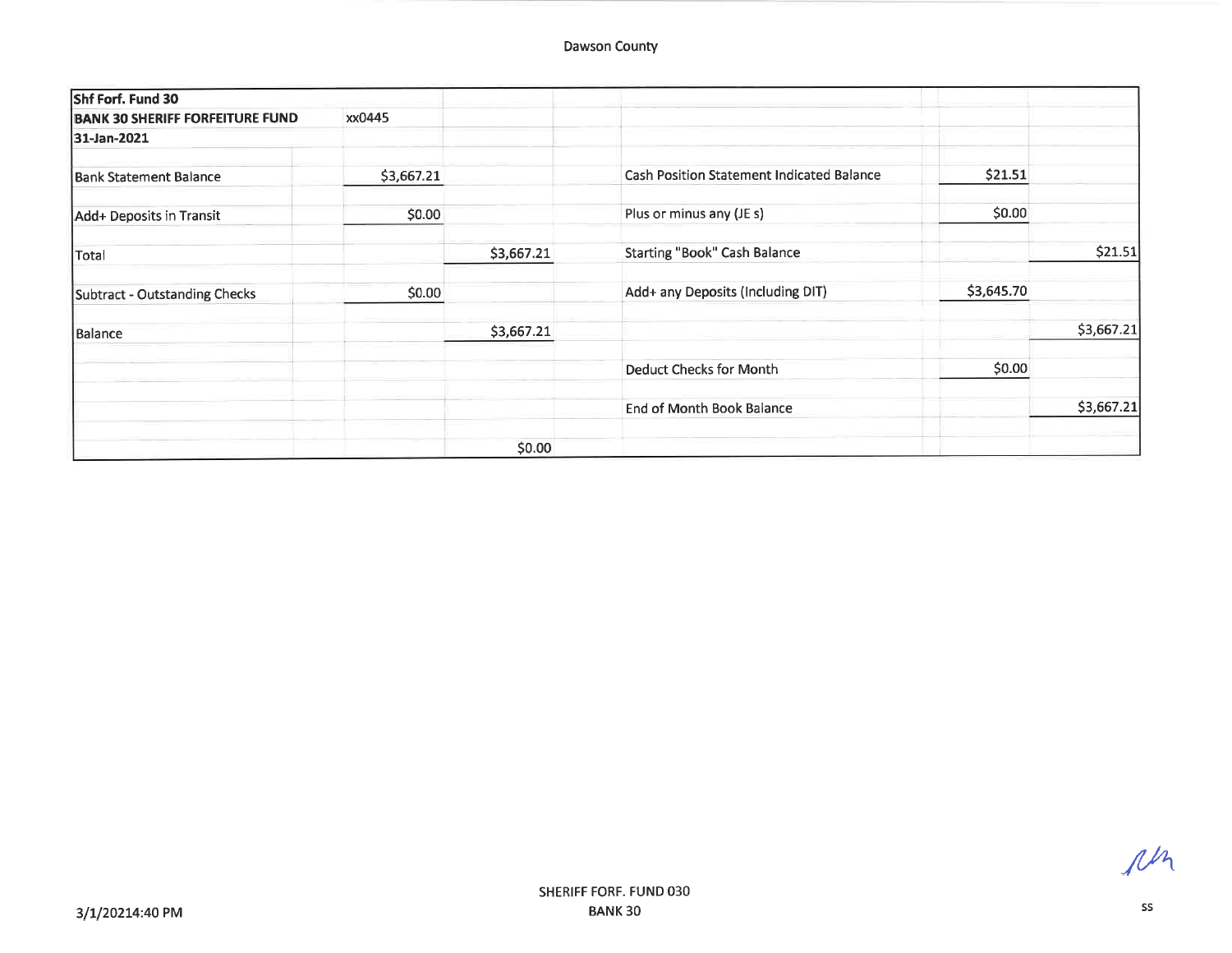| <b>Texas Community Development Program</b> |        |        |                                                  |        |        |
|--------------------------------------------|--------|--------|--------------------------------------------------|--------|--------|
| <b>FUND 121, BANK 21</b>                   |        |        |                                                  |        |        |
| 31-Jan-2021                                |        |        |                                                  |        |        |
| <b>Bank Statement Balance</b>              | \$0.00 |        | <b>Cash Position Statement Indicated Balance</b> | \$0.00 |        |
| Add+ Deposits in Transit                   | \$0.00 |        | Plus or minus any (JE s)                         | \$0.00 |        |
| Total                                      |        | \$0.00 | <b>Starting "Book" Cash Balance</b>              |        | \$0.00 |
| Subtract - Outstanding Checks              | \$0.00 |        | Add+ any Deposits (Including DIT)                | \$0.00 |        |
| Balance                                    |        | \$0.00 |                                                  |        | \$0.00 |
|                                            |        |        | <b>Deduct Checks for Month</b>                   | \$0.00 |        |
|                                            |        |        | <b>End of Month Book Balance</b>                 |        | \$0.00 |
|                                            |        | \$0.00 |                                                  |        |        |

 $n$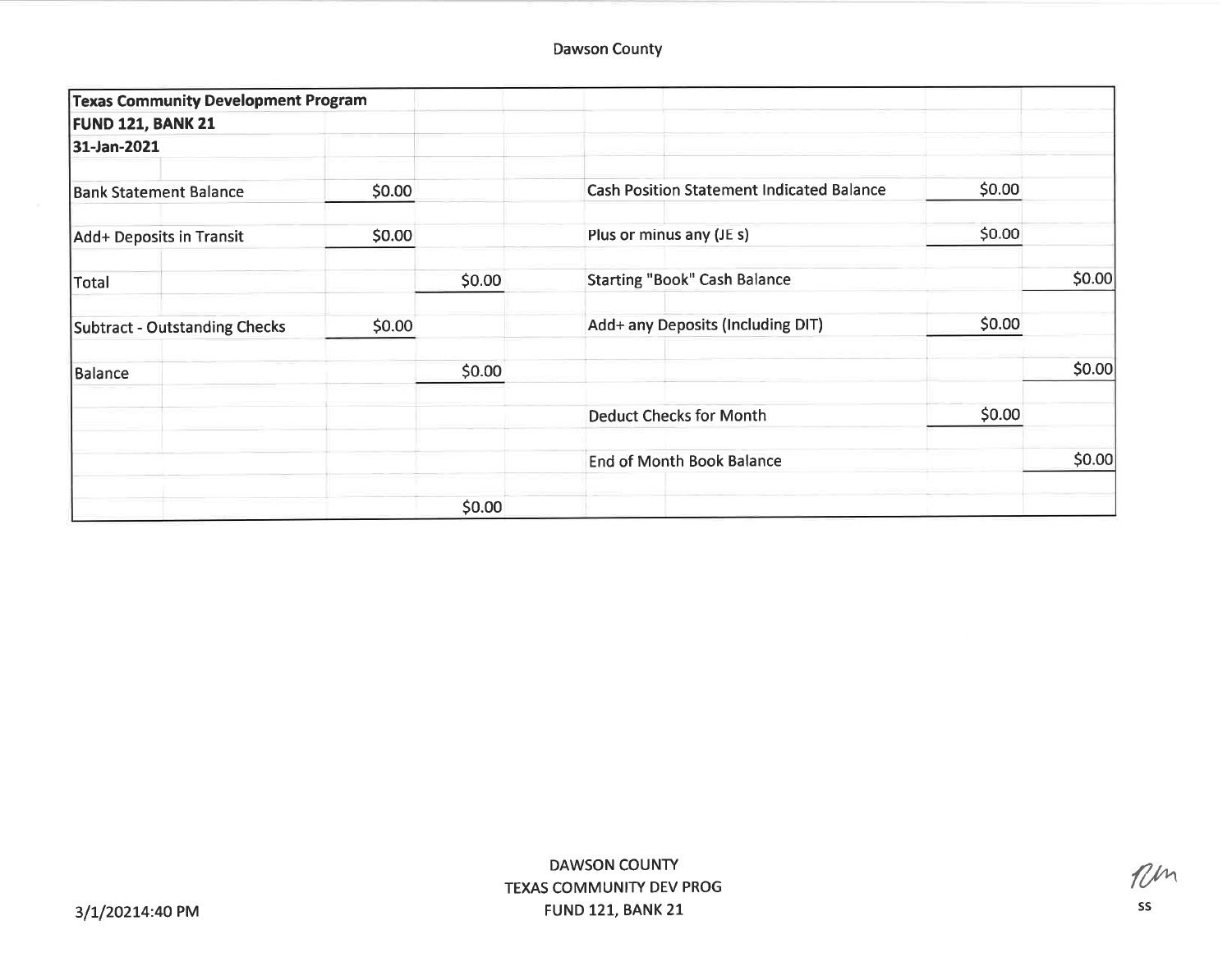|                               | <b>DAWSON COUNTY CEMETERY FUND</b>                              |                |              |                                                  |              |              |
|-------------------------------|-----------------------------------------------------------------|----------------|--------------|--------------------------------------------------|--------------|--------------|
| <b>FUND 118, BANK 18</b>      |                                                                 |                |              |                                                  |              |              |
| 31-Jan-2021                   |                                                                 |                |              |                                                  |              |              |
| <b>Bank Statement Balance</b> |                                                                 | \$283,619.93   |              | <b>Cash Position Statement Indicated Balance</b> | \$301,344.26 |              |
| Add+ Deposits in Transit      |                                                                 | \$8,100.00     |              | Plus or minus any (JE s)                         |              |              |
| Total                         |                                                                 |                | \$291,719.93 | <b>Starting "Book" Cash Balance</b>              |              | \$301,344.26 |
| Subtract - Outstanding Checks |                                                                 | \$245.49       |              | Add+ any Deposits (Including DIT)                | \$8,179.87   |              |
| Balance                       |                                                                 |                | \$291,474.44 |                                                  |              | \$309,524.13 |
|                               |                                                                 |                |              | <b>Deduct Checks for Month</b>                   | \$18,049.69  |              |
|                               |                                                                 |                | \$0.00       | <b>End of Month Book Balance</b>                 |              | \$291,474.44 |
|                               | 1/18/2017 District Court awarded the Lamesa Memorial Park       |                |              |                                                  |              |              |
| to Dawson County.             |                                                                 |                |              |                                                  |              |              |
|                               | 1/24/2017 Commissioners Court approved budget for new fund 118. |                |              |                                                  |              |              |
| <b>Outstanding checks</b>     |                                                                 |                |              |                                                  |              |              |
| $1445$ \$                     | 245.49                                                          | GEBO 1/12/2021 |              |                                                  |              |              |
|                               |                                                                 |                |              |                                                  |              |              |
|                               | \$<br>245.49                                                    |                |              |                                                  |              |              |

RM